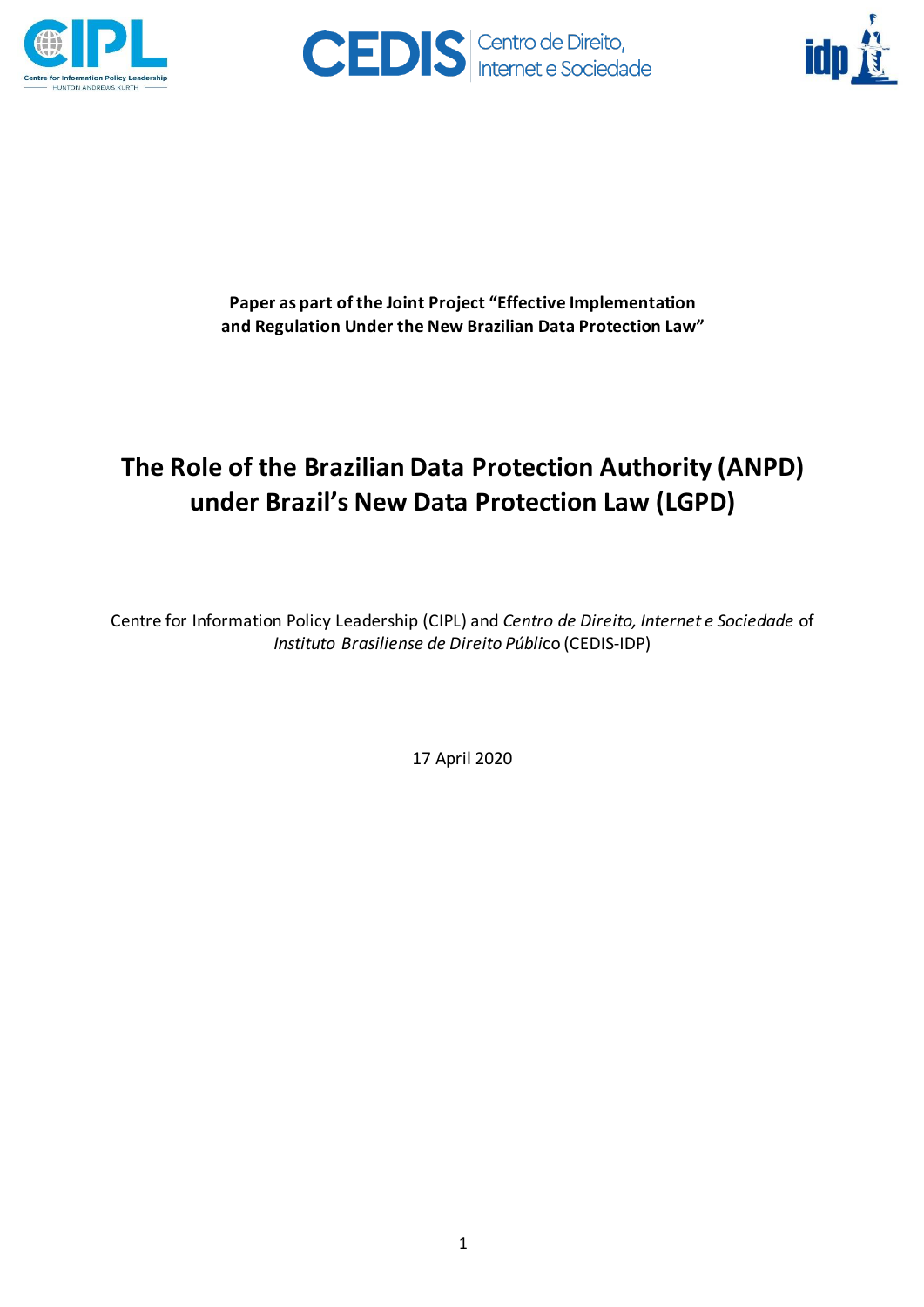



This is one of a series of Short Papers produced as part of the special Joint Project "Effective Implementation and Regulation Under the New Brazilian Data Protection Law (LGPD)," by CIPL and CEDIS-IDP. This project aims to facilitate information sharing about the LGPD; informand advance constructive, forward-thinking and consistent LGPD implementation and interpretation; enable sharing of industry experience and best practices; and promote effective regulatory strategies and oversight ofthe LGPD.

#### **Contents**

| Ι.   |           |                                                                                                |  |  |
|------|-----------|------------------------------------------------------------------------------------------------|--|--|
| ΙΙ.  |           |                                                                                                |  |  |
|      | Α.        |                                                                                                |  |  |
|      | <b>B.</b> | Prioritizing the ANPD's specific roles and responsibilities under the LGPD 5                   |  |  |
|      | 1.        | Preparing the National Policy for the Protection of Personal Data and Privacy  5               |  |  |
|      | 2.        | Recognizing good practices and best-in-class examples of accountable privacy programs 5        |  |  |
|      | 3.        | Establishing rules, procedures and guidance for organizations as required by the LGPD 6        |  |  |
|      | 4.        |                                                                                                |  |  |
|      | 5.        | Encouraging the adoption of industry technical standards, and providing technical standards to |  |  |
|      | 6.        |                                                                                                |  |  |
|      | 7.        | Raising awareness of data protection, and educating individuals and organizations 14           |  |  |
|      | 8.        |                                                                                                |  |  |
|      | C.        |                                                                                                |  |  |
|      | D.        |                                                                                                |  |  |
| III. |           |                                                                                                |  |  |
|      |           |                                                                                                |  |  |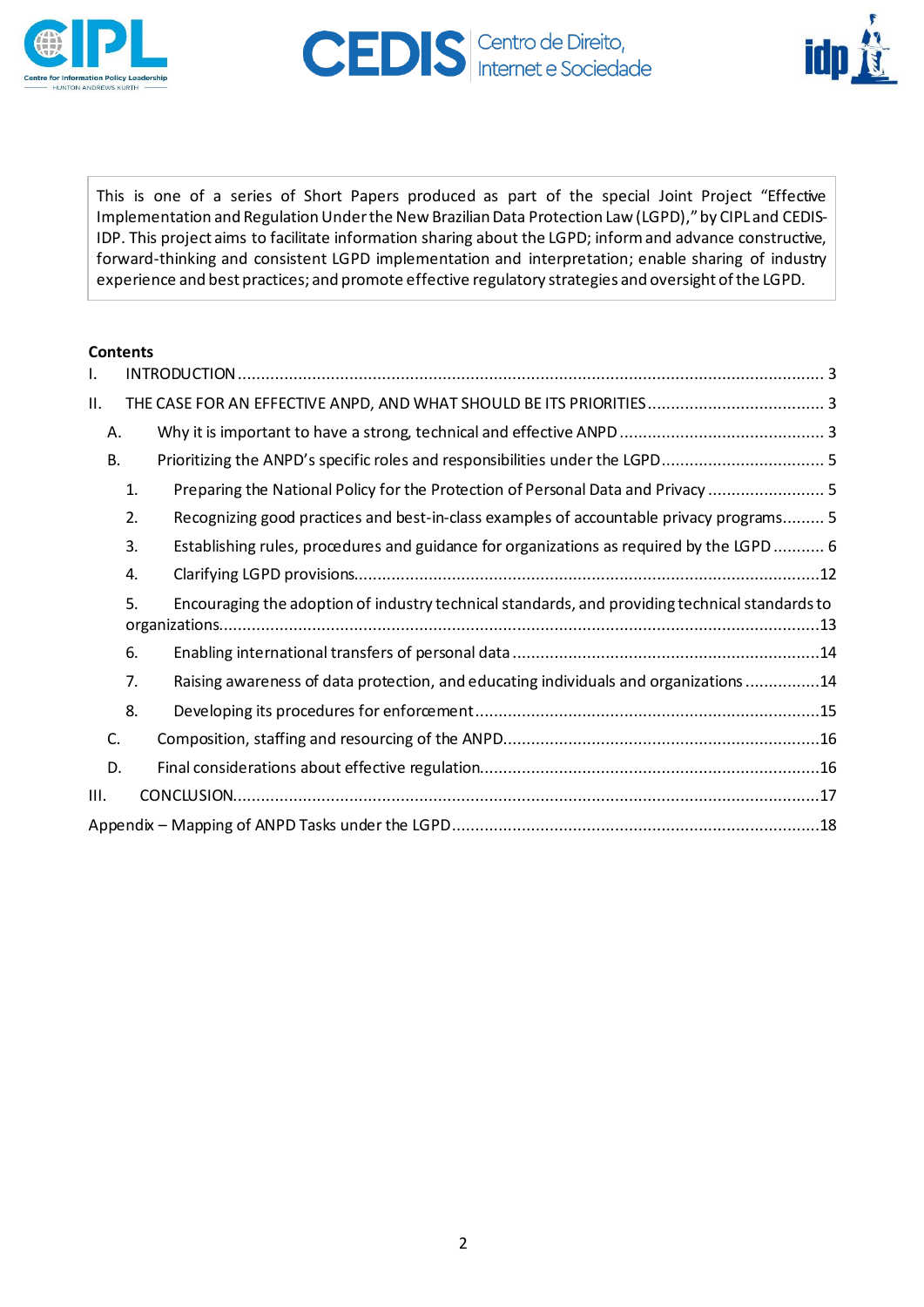



# **The Role of the Brazilian Data Protection Authority (ANPD) under Brazil's New Data Protection Law (LGPD)**

#### <span id="page-2-0"></span>**I. INTRODUCTION**

The *Lei Geral de Proteção de Dados Pessoais* (LGPD) provides for the establishment of a national data protection authority (DPA) forBrazil—the *AutoridadeNacionaldeProteçãodeDados*(ANPD). TheLGPDgives the ANPD important responsibilities related to its interpretation, application and enforcement. Therefore, the ANPDwill be of central importance to the effectiveness and success ofthislaw.

Given the short timeline leading up to the effective date of the LGPD and the urgency of the LGPD's immediate priorities, it is important that the ANPD be established and become operational as quickly as possible. Regardless of the LGPD applicability date, the ANPD should be established immediately as a matter of urgency, given the number of ANPD actions that are necessary before the LGPD becomes effective and enforceable.

The LGPD includes many provisions that require further interpretation, guidance and action by the ANPD before they can be effectively implemented by covered organizations. These responsibilities and tasks require that the ANPD be made up of individuals with subject-matter and technical expertise in data protection, information technology and data science. It also requires that the ANPD has appropriate structure, resources, budget and institutional autonomy to be able to operationalize and discharge its responsibilities. Having such knowledge and operational structure will enable the ANPD to fulfill both the mandate ofthe LGPDandmeetthe reasonable expectationsand needsof Brazilian individuals and regulated organizations.

This paper will briefly discuss the following issues: (a) why an effective national DPA is essential for the success of the LGPD and Brazil's digital economy; (b) the ANPD's specific responsibilities and tasks under the LGPD; (c) staffing and resourcing the ANPD, including the necessary professional backgrounds and profiles that must be represented within the ANPD members and staff; and (d) considerations and principles for effective oversight and regulation and constructive engagementwith the regulated organizations.

#### <span id="page-2-1"></span>**II. THE CASE FOR AN EFFECTIVE ANPD, AND WHATSHOULDBE ITS PRIORITIES**

#### <span id="page-2-2"></span>**A. WHY ITIS IMPORTANT TO HAVEA STRONG, TECHNICAL ANDEFFECTIVEANPD**

All international DPAsshare a numberof core responsibilitiesthat are inherentto their regulatory position. These are responsibilities relating to protecting individuals; ensuring that digital, economic and societal development is in line with data privacy values; and ensuring the effectiveness of the LGPD. They illustrate the importance of the immediate establishmentof a strong and effective ANPD.

- **Ensuring appropriate conditions for the digital transformation of Brazil's economy and society**. Protecting personal data is about building trust in the digital society and ensuring economic and technological development, innovation and free enterprise(see Article 2ofthe LGPD). The ANPD will be well placed to support this digital transformation, given that it must have technical expertise on data protection, information technology and data science.
- **Driving consistency inthe interpretation andenforcementof the LGPD and related laws**. Consistency results in legal certainty for both individuals and organizations as well as

*A 2017 report by the US Chamber of Commerce showed that a favorable regulatory environment in Brazil's cross-border information technology and communications services would add \$1.19 billion in government revenue, \$25.44 billion in GDP contribution, \$5.31 billion in increased investments and 78,420 jobs in the long term in Brazil.*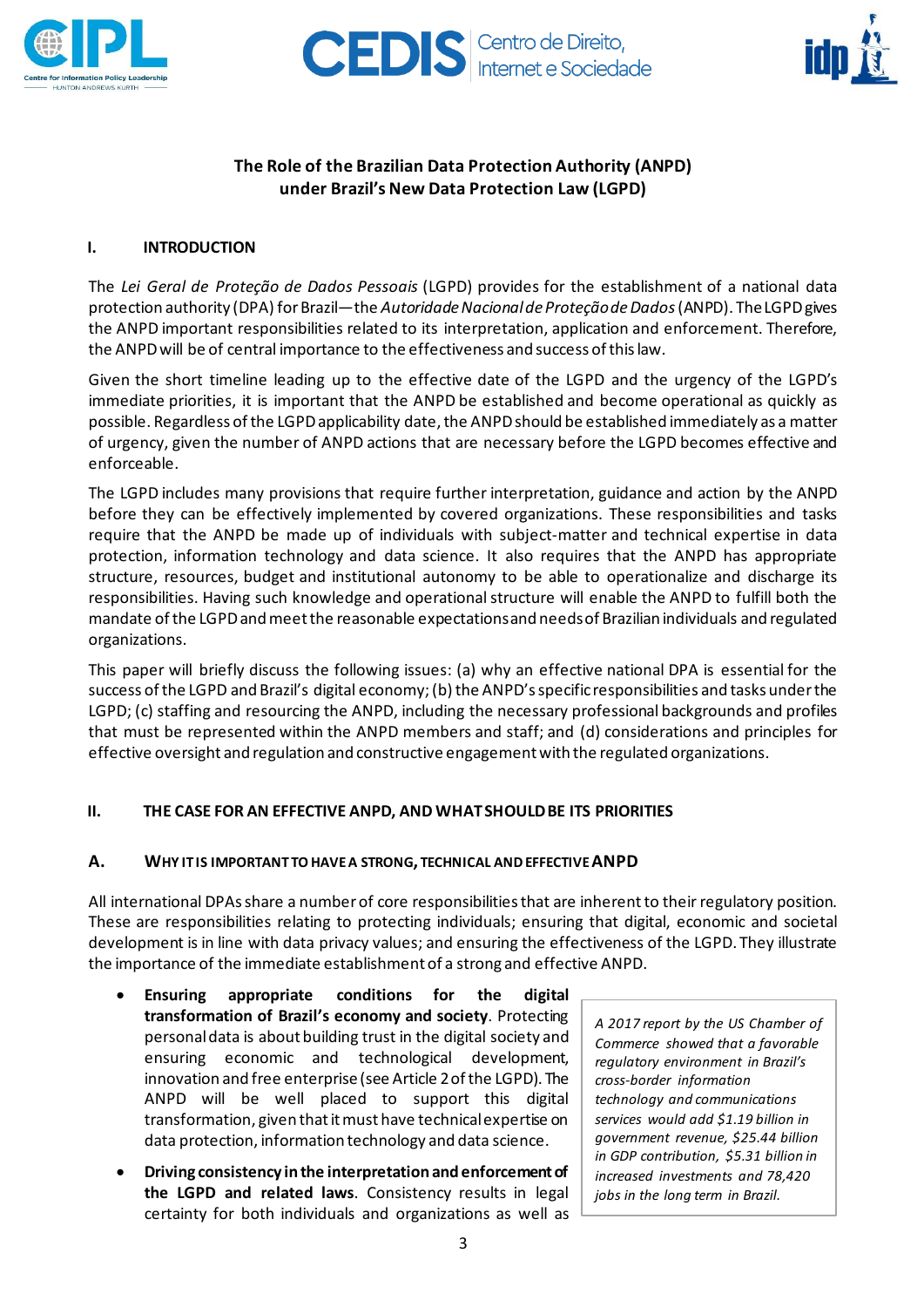



trust in the digital economy. Brazilians should be able to expectthe same levelof privacy protection and substantive rights regardless of where they are located and who they interact with. Businesses need consistency and legal certainty in order to operate effectively, and foreign companies expect such consistency in orderto investin Brazil.

- **Providingnecessary guidance toorganizations ondata protection**. The LGPDis principles-based and therefore leaves flexibility for organizations to implement many of its provisions as appropriate to their businesses and the risks of their processing activities. However, certain provisions require further clarification by the ANPD—see Section B below. It is important that the ANPD prioritize the development of guidance to support organizations, in particular SMEs and startups, in implementing appropriate measures to protect individuals' personal data.
- **Educating individuals andorganizations aboutdata protection**. The LGPDisthe first comprehensive data protection law in Brazil and, as such, brings new rights to individuals as well as compliance requirements for public and private organizations. As Brazil moves towards a digital society and economy, Brazilians must be educated about their data protection rights. They must have a basic understanding of how they can control their personal data and trust the data ecosystem. In turn, organizationsmust be made aware oftheir obligations and responsibilitiesto individuals. Theymust take appropriate protective measures and be accountable in order to enable digital trust. The ANPD has a key role in educating both individuals and organizations by working with them in a collaborative and constructive manner.
- **Delivering legal certainty on enforcement to both individuals and organizations**. The ANPD must have primary responsibility for the interpretation and enforcement of the LGPD—see Section B below. In parallel, it must interact with other regulators (e.g., consumer or competition regulators and public prosecutor's offices) where there are areas of overlap. A consistent and centralized approach to data protection interpretation and enforcement by the ANPD will make it easier for individuals to submit complaints and help clarify the most appropriate complaint channel. It will also prevent individuals from making multiple complaints on the same issue to various regulators. In tum, it will provide organizations with legal certainty and a single interlocutor on all matters of data protection regulation and enforcement. It will also prevent regulators from undertaking multiple enforcement measures on the same issue.
- **Serving as Brazil's primary expert on emerging data protection policy thought-leadership and practices**. The ANPDmust lead and competently informthe national debate on data protection. To effectively do so, it must notonly have expertise on the law it enforces, but also on the technologies and organizations it regulates. For this, it should constructively engage with organizations in the private and public sectors, as well as with other regulators-see Section D below.
- **Enabling effective bilateral collaboration with international counterpart DPAs**. Most modern data uses are not confined within national borders. Similarly, many alleged data protection violations will have international dimensions and implications. This will require the ANPD to collaborate with its counterpart DPAs in foreign countries.
- **Being Brazil's main point of contact and representative in international forums and organizations**. DPAs around the world are currently working together through a number of cooperation bodies, conferences andmechanisms. The ANPD must participate in these to ensure that Brazil has a voice in global data protection discussions and on the development of global data protection policies. Article 55-J-IX specifically gives

*Forums where DPAs around the world work together include the OECD Working Party on Security and Privacy in the Digital Economy (SPDE), the Global Privacy Assembly (GPA) (formerly the International Conference of Data Protection and Privacy Commissioners (ICDPPC)), the Ibero-American Data Protection Network (RIPD), the Global Privacy Enforcement Network (GPEN) and the APEC Cross-border Privacy Enforcement Arrangement (CPEA).*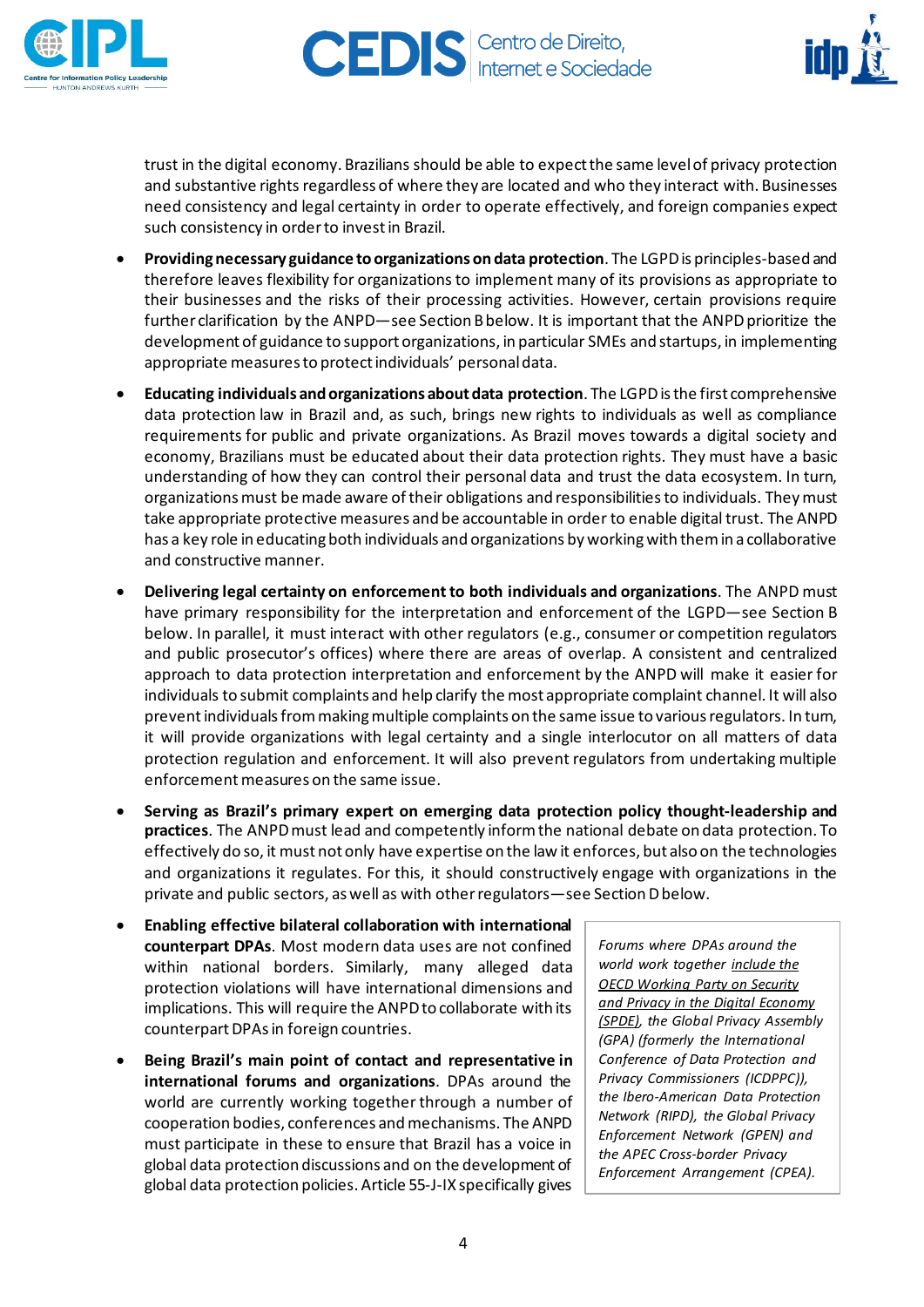



the ANPD the duty to "promote cooperation with DPAs of other countries, of international or transnational nature."

• **Advancing global harmonization of data protection**. Enabling and preserving regional and national differences in privacy and data protection can be important. However, the vast majority of core privacy protection principles can and should be harmonized between different global privacy regimes. The ANPDshould be able to identify where the LGPD aligns with recognized global privacy regimes (such as the EU's General Data Protection Regulation—GDPR<sup>1</sup>), and where it differs from them. This will enhance the overall level of data protection for Brazilians and enable Brazilian organizations to do business on a global scale.

#### <span id="page-4-0"></span>**B. PRIORITIZINGTHEANPD'S SPECIFIC ROLESANDRESPONSIBILITIESUNDERTHE LGPD**

The LGPD sets forth a significant role for the ANPD. The ANPD must ensure that personal data is protected under the LGPD (Article 55-J-I) through issuing technical opinions and guidance (Article 55-J-XX), education (Article 55-J-VI), enforcement (Article 55-J-IV), complaint-handling (Article 55-J-V), international facilitation (Article 55-J-IX), and draftingand updating rules and regulations(Article 55-J-XIII).

To enable this role, the LGPDalso gives a wide array of specific duties and tasksto the ANPD that are crucial to the LGPD's effectiveness. The ANPD needs to be established as quickly as possible so it can begin to execute these tasks and, in particular, to develop the necessary guidance that organizations need to come into compliance with the LGPD. Absent such guidance and required clarifications from the ANPD, organizations will not be able to fully and effectively implement and comply with the law.

<span id="page-4-1"></span>The following LGPD provisions contain the most urgent obligations of the ANPD:

# **1. Preparing the National Policy for the Protection of Personal Data and Privacy**

Article 55-J-III requires the ANPD to issue guidelinesfor the National Policy for Privacy and Data Protection (NationalPolicy).

The National Policy will be the instrument through which the ANPD will set out its strategy and priorities, and define how it will operate in the most effective manner—see Section D. When drafting this document, the ANPDshould take into account the short time between its establishment and the effective date ofthe LGPD and tailor its enforcement plan to that. This plan should focus on the immediate actions that the ANPD should take to most act more effectively towards the protection of Brazilians and the Brazil economy—as per outlined in the following points of this Section B.

Working on this strategic plan should be a top priority for the ANPD, as it will help the ANPD carry out the rest of its duties. This National Policy should be subject to public consultation to ensure that stakeholders of all types are able to provide input.

#### <span id="page-4-2"></span>**2. Recognizing good practices and best-in-class examples of accountable privacy programs**

Article 50 provides that controllers and operators<sup>2</sup> can develop good practices relating to the governance of data processing activities.Article 50, paragraph 2 providesthatsuch good practices could be operationalized in the form of privacy governance programs, and outlines a series of elements for these programs that relate

<sup>1</sup> Regulation (EU) 2016/679 of the European Parliament and of the Council of 27 April 2016 on the protection of natural persons with regard to the processing of personal data and on the free movement of such data, and repealing Directive 95/46/EC (General Data Protection Regulation), available at <https://eur-lex.europa.eu/legalcontent/EN/TXT/?qid=1567000484507&uri=CELEX:32016R0679>.

<sup>&</sup>lt;sup>2</sup> "Operators" is the term used in the LGPD equivalent to "data processors" in the GDPR. According to Article 5, VII of the LGPD, operators are "natural or legal persons, of a public or private nature, who process personal data on behalf of the controller."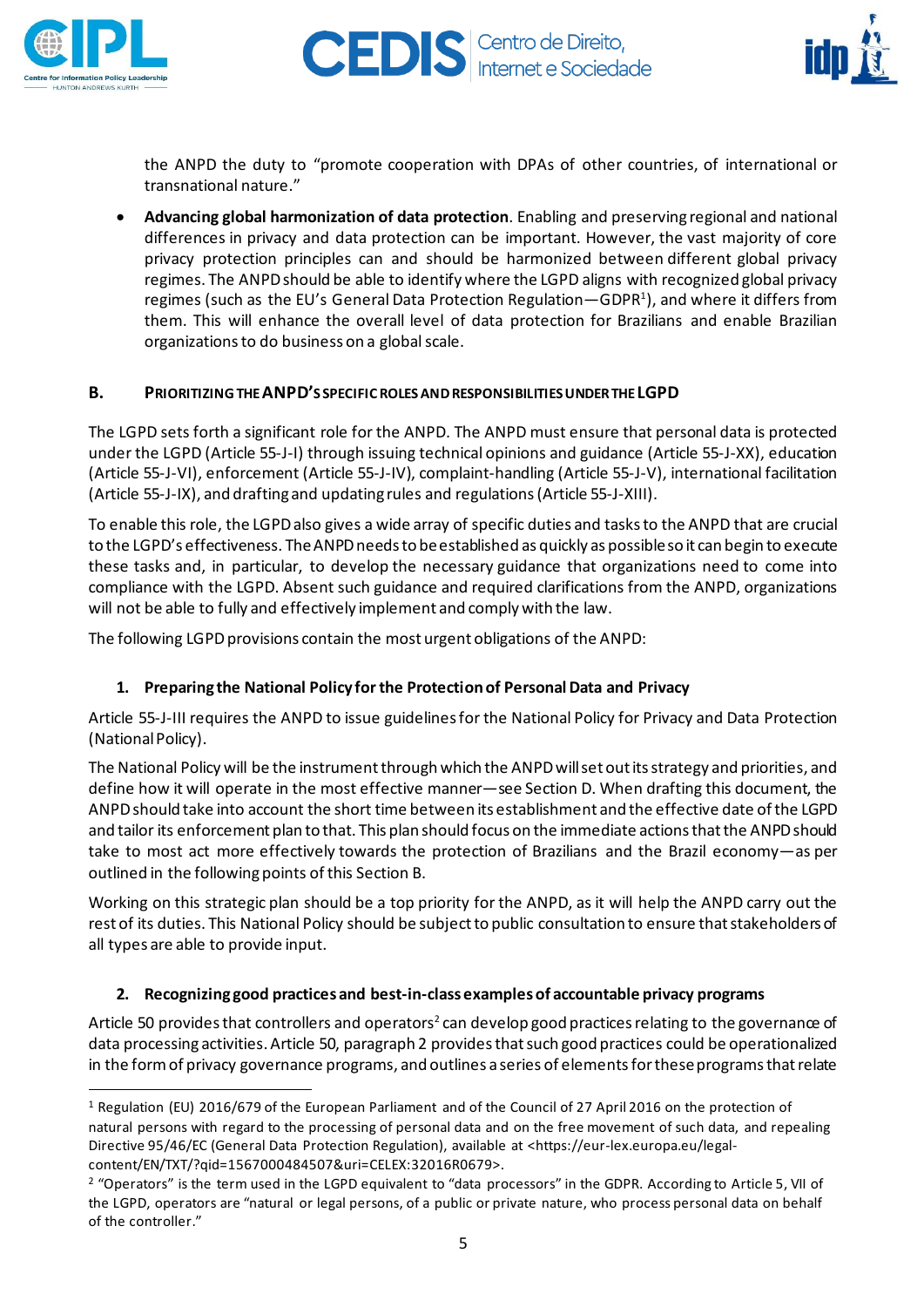



to organizational accountability.<sup>3</sup> Article 50, paragraph 3 provides that the ANPD can acknowledge and promote such good practices. In fact, developing good practices and governance can help organizations comply with Article 6-X, which provides that data processing activities shall adhere to an accountability requirement.

Accountability is globally recognized as a key building block for effective privacy and data protection regulation. It allows organizations to be able to effectively protect personal data, and to demonstrate the measurestaken towardssuch protection. Having a comprehensiveprivacy programin place isthe foundation for compliance with all applicable privacy obligations established by law, regulation or other standards. The specific core elements of accountability-based privacy programs (such as risk assessment, monitoring and enforcement) ensure ongoing privacy compliance and that the program remains currentwhen technologies and business practices change.

The LGPD explicitly incorporates the principle of accountability and encourages organizations to establish privacy programs to operationalize it. The ANPD should, as its top priority, exercise its mandate to promote and recognize such programs. This will be particularly helpful for SMEs and less mature Brazilian companies that may not have the experience or resources to effectively comply with the LGPD without examples of best practices and tools.

This work does not have to start from scratch. For instance, CIPL's Accountability Framework <sup>4</sup> has been widely used by global organizations for compliance with privacy laws across multiple jurisdictions. There are also other global frameworks that provide models for appropriate good practices and governance frameworks that might eventually be developed in Brazil—such as the ISO Standards, the Asia-Pacific Economic Cooperation (APEC) Cross-Border Privacy Rules (CBPR) System and binding corporate rules (BCR). In fact, private sector organizations in Brazil are already working with law firms and consultancies on such LGPD compliance frameworks that will need to be reviewed and recognized by the ANPD.

# <span id="page-5-0"></span>**3. Establishing rules, procedures and guidance for organizations as required by the LGPD**

Another top priority for the ANPD should be providing guidance on various topics where required and allowed by the LGPD. Organizations in Brazil need clarity and guidance on whether their internal processes are in accordance with the LGPD, in order to implement the LGPD and appropriately provide for effective protection to individuals' personaldata.

#### *3.1 Rules on data sharing*

Data sharing is a key feature and enabler of the digital economy. According to the Information Commissioners' Office (UK ICO), data sharing consists ofthe sharingof personaldata between organizations that are controllers (rather than between controllers and processors, who act upon the instructions of

<sup>&</sup>lt;sup>3</sup> CIPL has worked extensively on organizational accountability and has published a series of papers outlining the elements of accountability and how organizations can operationalize accountability. Please see the following CIPL white papers: The Case for Accountability: How it Enables Effective Data Protection and Trust in the Digital Society, July 23, 2018, available at

<sup>&</sup>lt;https://www.informationpolicycentre.com/uploads/5/7/1/0/57104281/cipl\_accountability\_paper\_1\_ -

\_the\_case\_for\_accountability\_-\_how\_it\_enables\_effective\_data\_protection\_and\_trust\_in\_the\_digital\_society.pdf>; and Incentivising Accountability: How Data Protection Authorities and Law Makers Can Encourage Accountability, available at <https://www.informationpolicycentre.com/uploads/5/7/1/0/57104281/cipl\_accountability\_paper\_2\_ - \_incentivising\_accountability\_-

\_how\_data\_protection\_authorities\_and\_law\_makers\_can\_encourage\_accountability.pdf>.

<sup>4</sup> CIPL's Accountability Framework can be found in the papers mentioned in footnote 3. It is composed of seven accountability elements: leadership and oversight; risk assessment; policies and procedures; transparency; training and awareness; monitoring and verification; and response and enforcement.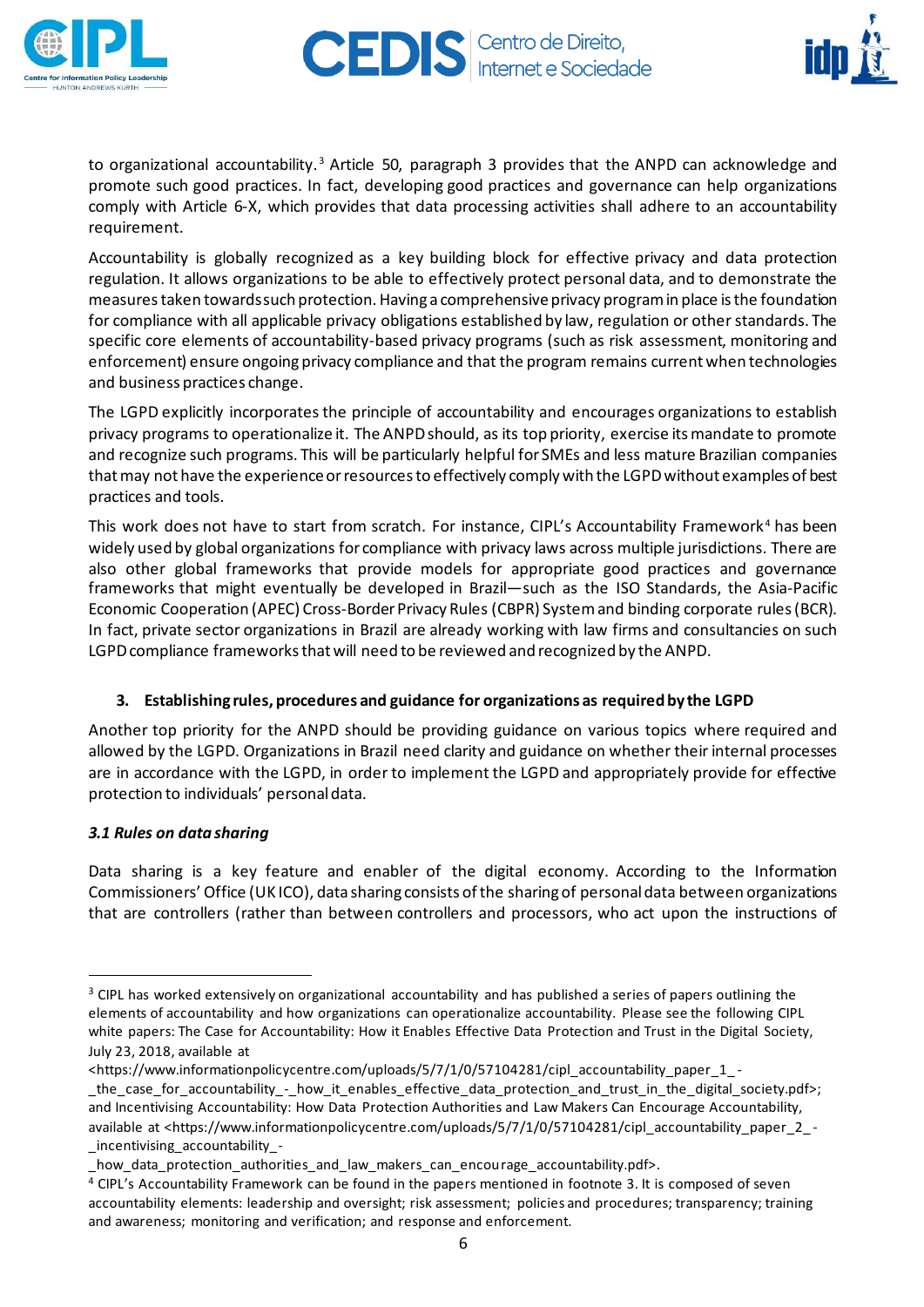



controllers). Data sharing includes giving access to data to a third party, by whatever means, regardless of their location. It can take place in a routine, scheduled way or on a one-off basis.<sup>5</sup>

The LGPD sets forth specific rules and limitations on data sharing that require further elaboration from the ANPD. Without guidance on data sharing, organizations may choose not to invest resources into certain common and/or necessary data sharing practices. It might also paralyze organizations in cases where data sharing is urgent and needed for public interest purposes.<sup>6</sup> Organizations, both private and public, will fear that the ANPDmight prohibit such data sharing practices and take enforcementmeasures againstthem.

#### *(i) Sharing ofsensitivepersonaldata between controllers*

Article 11, Paragraph 3 gives the ANPD the authority to regulate or prohibit the sharing of sensitive personal data "for the purpose of economic advantage" upon consultation with the relevant public entities.

Guidance relating to the sharing of sensitive personal data is particularly important. Such guidance should address, forinstance:

- The meaning of "for the purpose of economic advantage" and whether sharing of personal data would be allowed for public interest purposes;
- Whether data sharing would be allowed when individuals provide informed consent;
- Sharing of sensitive personal data where individuals are unable to provide consent or where it is substantially difficult to obtain consent, in particular when there is no direct threat orrisk of harmto individuals (e.g., health crisis);
- Sharing of sensitive personal data by SMEs and startups and how to measure risks (e.g., local pharmacies);
- Cases of data sharing through application program interfaces(APIs); and
- Cases of sharing of sensitive data in AI applications where such data is necessary to ensure fair processing and avoid algorithmic bias and discrimination.

#### *(ii) Data sharing frompublic to private organizations*

Article 26, paragraph 1 prohibits data sharing from public organizations to private organizations, except when it falls underone ofthe circumstances describedtherein (e.g., when data is publicly available orwhen needed for the execution of a contract). Article 27 provides that such data sharing may happen only with the data subject's consent, except when: (i) the law determines that consent is not needed; (ii) public organizations have provided information to the public according to Article 23-I; and (iii) it is allowed under one of the exceptions of Article 26, paragraph 1. Article 27 and its sole paragraph also provide that public sector organizations will have to notify the ANPDwheneverthey share datawith private organizations, and thatthe ANPD may further regulate how this information should be provided. Finally, Article 30 provides that the ANPDmay issue complementary rules on data sharing frompublic to private organizations.

Data sharing between public and private organizations is common practice in any economy, but must be accompanied by accountability measures and safeguards from all parties involved in the sharing scheme. Hence, the ANPD guidance on this topic is also of particular importance.

Such data sharing is needed, for instance, during the onboarding process of new payment service providers as banksmust obtain theirtax information fromthe Brazilian tax authority (*Receita Federal*). Itis also needed

<sup>5</sup> UK ICO Data Sharing Code of Practice – Draft code for consultation. Available at <https://ico.org.uk/about-theico/ico-and-stakeholder-consultations/ico-consultation-on-the-draft-data-sharing-code-of-practice/>.

<sup>&</sup>lt;sup>6</sup> See as an example guidance provided by the UK ICO on Data Protection and Coronavirus, which aims at providing organizations, in particular of the health sector, with certainty that they can proceed with virus containment measures that require processing of personal data. Available at [<https://ico.org.uk/about-the-ico/news-and-events/news-and](https://ico.org.uk/about-the-ico/news-and-events/news-and-blogs/2020/03/data-protection-and-coronavirus/)[blogs/2020/03/data-protection-and-coronavirus/>](https://ico.org.uk/about-the-ico/news-and-events/news-and-blogs/2020/03/data-protection-and-coronavirus/), 12 March 2020.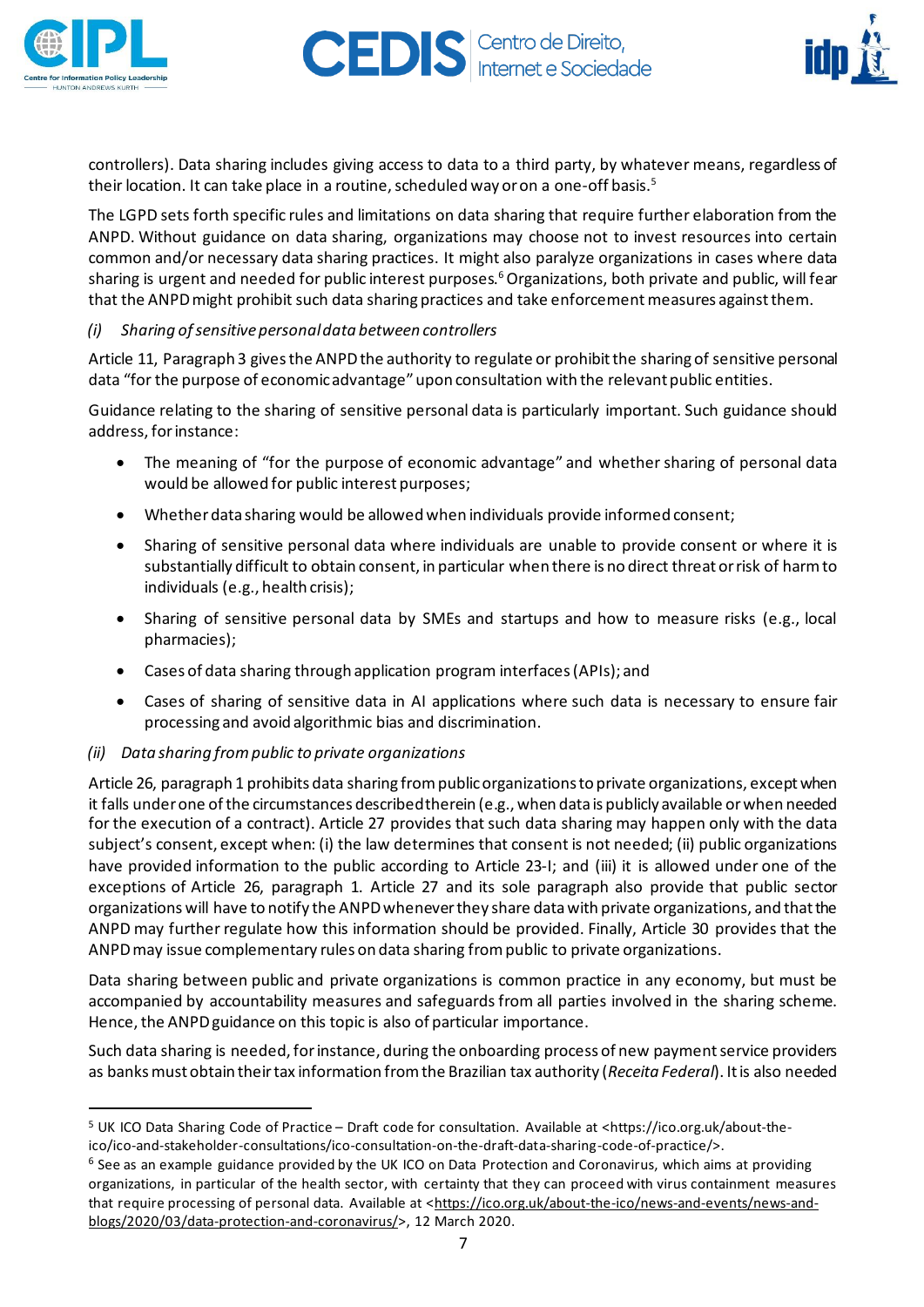



in the context of commercial acquisitions where organizations must obtain certain information from federal and state authorities, which in many cases includes personal data about the individuals involved in the operation. Data sharing from public to private organizationsis relevant for public interest purposes where industry lacks information that could be used to develop products and services that would drive improvements in the public sector (such as the health sector).

Finally, the current COVID-19 pandemic has reinforced the need for specific data sharing betweenthe private and public sectors in order to track, model, predict and combat the spread of the virus. Many DPAs around the globe have issued information, guidance and advisory statements and documents to their national and international stakeholders.<sup>7</sup>

The ANPDshould clarify, as soon as possible:

- The circumstances under which public sector organizations may share personal data with private sector organizations;
- The role of consent and contracts in such data sharing, and circumstances where consent is not needed orobtaining consentis a cumbersome task;
- Whether all data sharing activities require notification of the ANPD, or whether such notification should be provided based on the levelof risk involved in the data sharing; and
- The type of accountability measures and safeguards to enable trusted data sharing.

# *3.2 Rules on the right to data portability*

Article 18, V of the LGPD provides the ANPD with authority to issue regulations on how to implement the right to data portability.

Data portability is a key enabler of the digital economy. It allows for individuals to promptly move their personal data from a service to another instead of being "locked" into a particular service provider. If well regulated, this right can work as an enabler of digital trust, competition and economic growth, particularly for SMEs.

The right to data portability is not a new right under Brazilian laws and regulations. The banking sector is working with data portability in the context of credit portability between financial institutions and open banking. Users of telecommunications services also benefit from portability rules. In addition, the tech industry is also working internationally to implement data portability as a data protection right. $^8$ 

The ANPD should work with multiple stakeholders, including industry sectors and other Brazilian regulators, to understand and maximize the benefits and opportunities of data portability for individuals and organizations. ANPD regulation on data portability has the potential to drive the standardization of interoperability rules related to personal data. This will result in efficiency gains to the Brazilian digital economy, better and diversified services for consumers, and the accomplishment of this data protection right.

#### *3.3 Guidanceon information to be given to individuals aboutprocessing activities*

Article 55-J-X requires the ANPD to lay out the means by which companies should communicate information about their data processing operations to the public, with regards to trade and industrial secrecy. This is a key piece ofthe LGPD'stransparency principle enshrined in Article 6, VI, and of the right of data subjectsto obtain clear, adequate and comprehensiveinformation aboutdataprocessing underArticle 9 ofthe LGPD.

[<https://globalprivacyassembly.org/covid19/>](https://globalprivacyassembly.org/covid19/).

<sup>&</sup>lt;sup>7</sup> See, for example, the Global Privacy Assembly's Data Protection and Coronavirus (COVID-19) Resources, which has compiled guidance and information from data protection authorities on data protection

<sup>&</sup>lt;sup>8</sup> See, for instance, the Data Transfer Project, available at <https://datatransferproject.dev/>.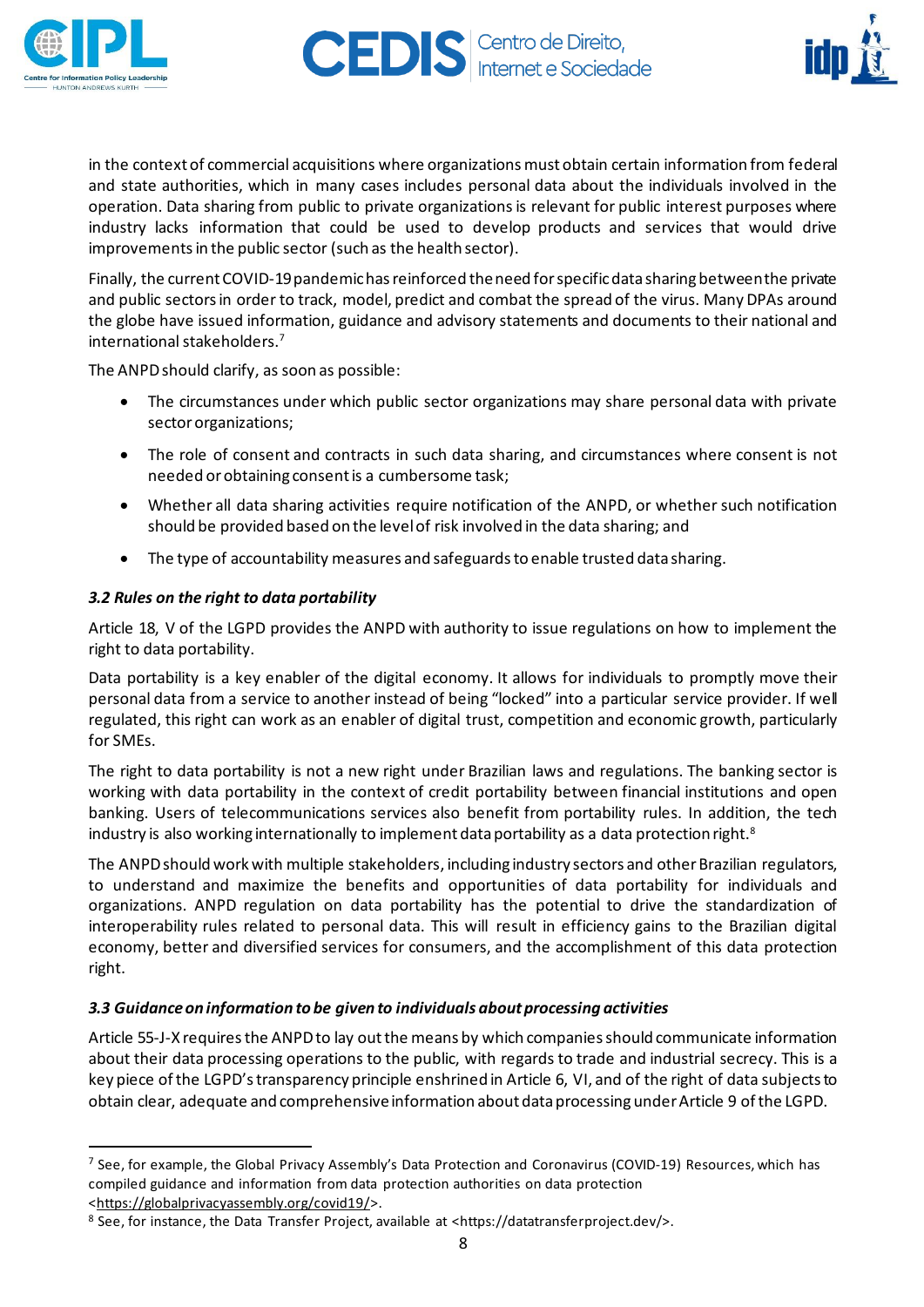



For individuals to be able to exercise their data protection rights under the LGPD and have control over their personal data, they first need to understand how organizations are collecting and using such data. However, the level of understanding and of information provided will depend on a number of circumstances such as the context of the processing operations (e.g., Internet of Things devices versus mobile applications), the age group of individuals (e.g., children versus adults versus elderly people), the complexity of the processing activities (e.g., data processed for payroll versus data analytics), etc.

Internationally, organizations have developed good practices concerning informing individuals about data processing. These include, among others: using a layered approach to providing information, using resources such as videos and illustrations rather than only text-based information, and providing information in different stages of the transaction between the user and organization. Providing information to individuals has, therefore, moved well beyond mere legalistic privacy notices to more design-led and user-centric transparency.

The ANPDmust prioritize issuing guidance on how organizationsshould seek to provide contextual, effective and actionable information to individuals in a way that does not create "notice fatigue."

# *3.4 Rules on the timeframe and means for responding to data subject rightsrequests*

Article 18 of the LGPD sets out the individual data protection rights. Paragraph 5 establishes that the timeframes and means for organizations to respond to requests relating to the exercise of these rights will be further regulated (with no express mention to the ANPD).

In addition, Article 18, I and II of the LGPD provides that individuals have the right to obtain confirmation about the existence of data processing activities from controllers, as well as the right to have access to their personaldata. Article 19 providesthatthese should be provided in simplified format and immediately, or in a comprehensive manner within 15 days. In addition, Article 19 paragraph 3 authorizes the ANPD to issue further regulations on access in specific circumstances.

The exercise of data protection rights allows individuals to have control over their personal data. Due to the complexity of data processing operations, organizations need time to respond to individual requests. This may include verifying the identity of the individual making the request; analyzing and clarifying the request where necessary; locating the data in various systems, databases and servers; responding to individuals in an intelligible format; deleting data/limiting the processing where requested; and other operations. Most organizations will need to adapt exiting processes and will need to take factors into account such as interoperability issues between different systems.

The ANPD is the best-placed authority to issue rules on the timeframe and means for organizations to respond to data subject rights requests and should do so as a matter of priority. The LGPD is silent on the timeframe for most rights and only sets out a short timeframe of 15 days for the right of access. The ANPD should engage with organizations of various sizes and sectors to help it understand the complexity of their processing operations in order to determine the most appropriate and realistic timeframes and means for responding to requests. It should also consider following international standards—for instance, the GDPR sets out a timeframe of one month to respond to data subject rights requests, extendable for two further months depending on the complexity and number of requests. $^{\rm 9}$ 

# *3.5 Rules on the role and duties of the data protection officer*

Article 41 of the LGPD provides that controllers must appoint an individual or entity to be in charge of processing personaldata. Such an individual, referred by the LGPDas "person in charge," is often referred to internationally as a data protection officer, or DPO. Paragraph 2 lists the DPO activities and paragraph 3 providesthat the ANPDmay issue complementary rules concerning the definition and tasks of DPOs. These

<sup>9</sup> Article 12(3) of the GDPR.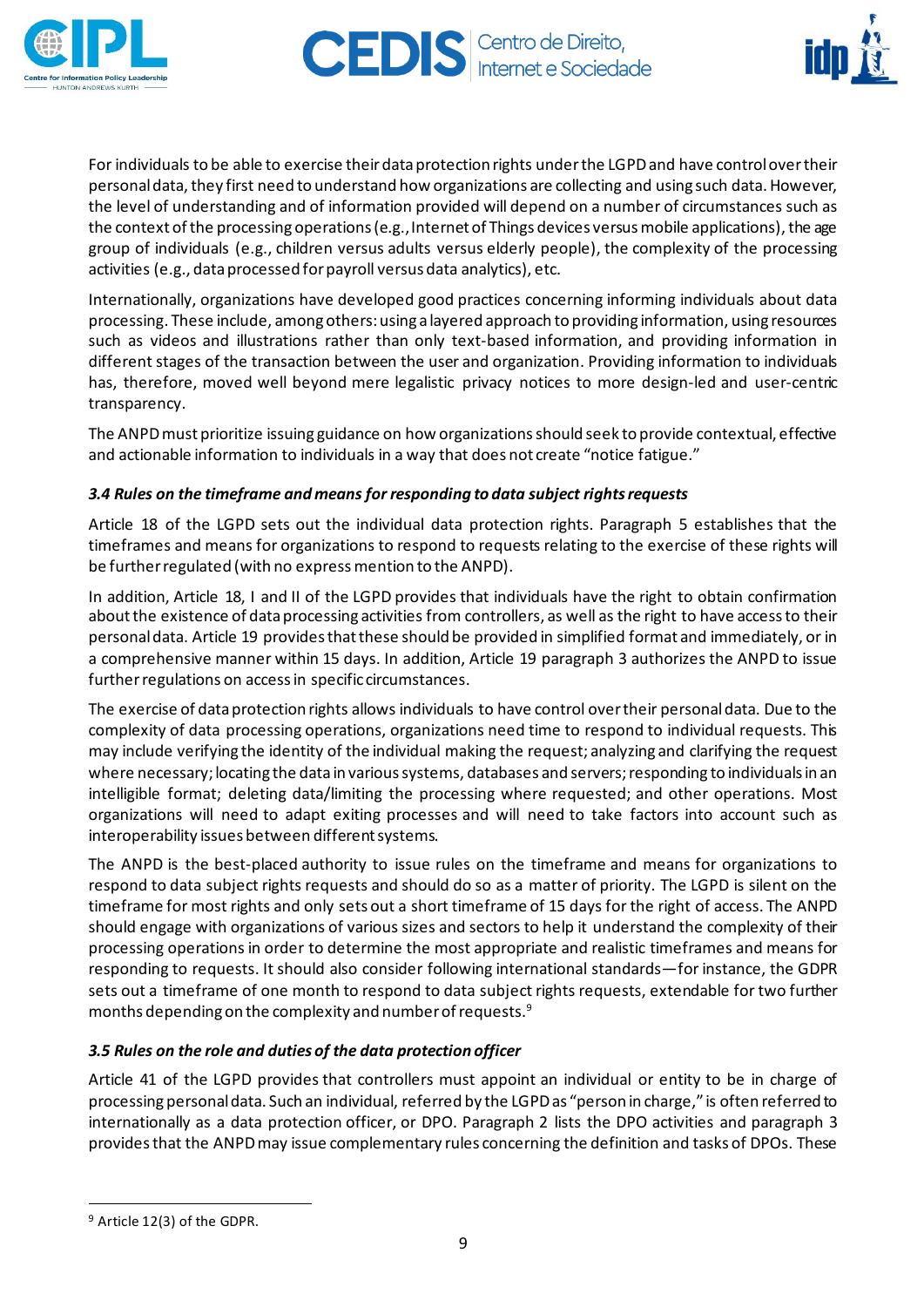



include where organizations would be exempt from appointing a DPO due to their nature and size, as well as the size of their data processing operations.

The function of the DPO is an essential component of data privacy accountability. It plays a crucial role in enabling organizations to ensure and demonstrate both data privacy compliance and effective privacy protection of individuals.<sup>10</sup>

There are some areas that may present challenges for organizations, or require clarification, interpretation and guidance to ensure an effective implementation of the DPO role. These include: whether multiple organizations within a single corporate group can appoint a single DPO; whether organizations can have multiple DPOs; whetherthe role of the DPO can be outsourced; and others.When issuing rules on the role of the DPO, the ANPD must encourage a flexible and outcome-based interpretation of the DPO requirements to make them work for large multinational organizations, as well as SMEs, start-ups, NGOs and public authorities.

# *3.6 Rules and procedures on risk assessments and the concept of "high-risk" processing*

One of the tasks ofthe ANPDunderArticle 55-J-XIII is to issue rules and procedures concerning privacy and data protection, as well as on data protection impact assessments(DPIAs) when dataprocessingmay result in high risk to the data protection principles outlined in the LGPD. In addition, Article 38 provides that the ANPDmay require controllersto prepare DPIAs. Article 10, Paragraph 3 furtherspecifiesthatthe ANPDmay require DPIAs when controllers process personal data based on their legitimate interests.

The LGPD also touches upon the notion of risk in various other provisions, including: (i) Article 44-II, which provides that data processing will be considered "irregular" when unlawful or when it does not meet the reasonable expectations of data subjects concerning security of their personal data, taking into account the risks that are reasonably expected from data processing; (ii) Article 48, which determines that controllers must communicate to the ANPD and to data subjects about the occurrence of data breaches that may result in risks to data subjects; (iii) Article 50, Paragraph 1, which provides that the controllers will have to take into account the risks to, and benefits of, processing activities when developing good practices relating to the governance ofsuch activities; and (iv) Article 50, Paragraph 2, I-d, which outlinesrisk assessments as one of the possible elements of privacy compliance programs.

As seen above, various provisions of the LGPD specifically refer to the concepts of "risk" and "high-risk" processing, and to risk assessments (including DPIAs). Thus, the LGPD effectively incorporates a risk-based approach to data protection, requiring organizations to undertake a balancing exercise between risks and benefits to individuals resulting from data processing activities both when setting their privacy program and when implementing certain requirements of the LGPD. The LGPD, however, does not define the term "highrisk," nor the notion of a risk-based approach. The LGPD requires the ANPD to issue rules on DPIAs and requires organizationsto undertake these assessments.

Before the ANPD requires risk assessments to be undertaken, it should consult with industry and provide guidance on the notion of risk and the elements to be balanced out as part of these assessments. $^{\rm 11}$ 

<sup>&</sup>lt;sup>10</sup> CIPL DPO Paper - Ensuring the Effectiveness and Strategic Role of the Data Protection Officer under the General Data Protection Regulation, available at

<sup>&</sup>lt;https://www.informationpolicycentre.com/uploads/5/7/1/0/57104281/final\_cipl\_gdpr\_dpo\_paper\_17\_november\_2 016.pdf>.

<sup>&</sup>lt;sup>11</sup> CIPL has written extensively on the notion of risk-based approach: Risk, High Risk, Risk Assessments and Data Protection Impact Assessments under the GDPR, available at

<sup>&</sup>lt;https://www.informationpolicycentre.com/uploads/5/7/1/0/57104281/cipl\_gdpr\_project\_risk\_white\_paper\_21\_dec ember\_2016.pdf>; A Risk-based Approach to Privacy: Improving Effectiveness in Practice, available at <https://www.informationpolicycentre.com/uploads/5/7/1/0/57104281/white\_paper\_1-

a\_risk\_based\_approach\_to\_privacy\_improving\_effectiveness\_in\_practice.pdf>; Protecting Privacy in a World of Big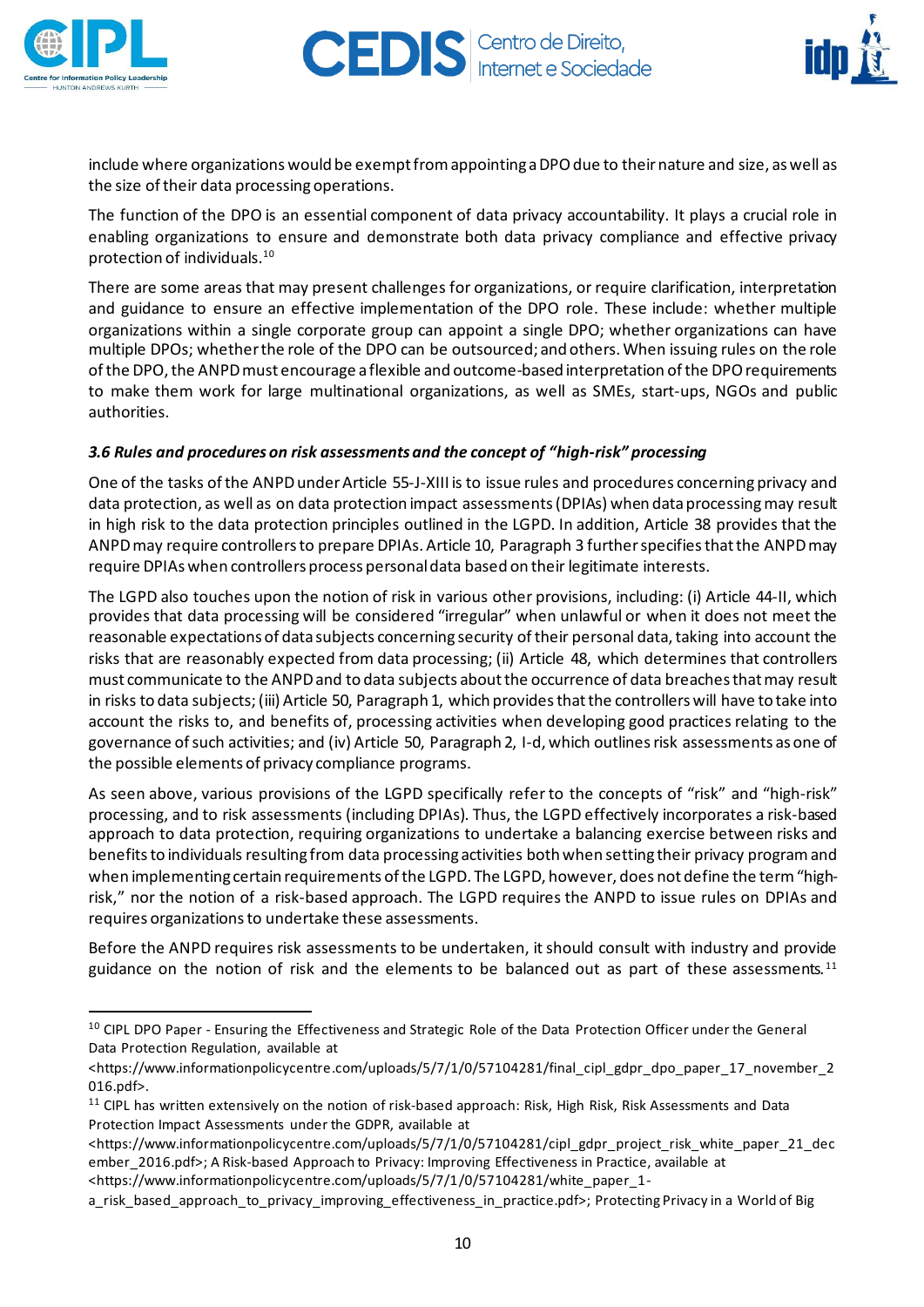



Furthermore, the ANPD rules and procedures should provide guidance on different methodologies for the risk assessments that underlie many of the LGPD's compliance requirements, but give flexibility to organizations to decide on the methodology thatis most appropriate to their business and data processing activities. The ANPD should also address the timelines for organizations to provide DPIAs when requested by the ANPD. It should consider that, given the nature of the requirement and the nature and complexity of the processing operations being assessed, organizations may need longer periods, such as 30 to 60 days, to provide DPIAs upon request.

# *3.7 Rules concerning the timeframe for data breach notification to the ANPD*

Article 48 providesthat controllers shall notify the ANPD and data subjects, within a reasonable timeframe, about data security incidents that may result in risk or harm to data subjects. Paragraph 1 gives the authority to the ANPDto define what constitutes a "reasonable timeframe."

Aswith the timeframesforresponding to individual rights requests asmentioned above,organizations need legal certainty in order to implement this LGPD requirement. The ANPD must define, as soon as possible, what constitutes a "reasonable timeframe" for notification of data security incidents. For instance, 10 working days would constitute a reasonable timeframe, as it would allow organizations to analyze the security incident and work on measures to minimize its impact on individuals, instead of concentrating their efforts on the notification requirements.

The ANPD should also provide clarity on what would constitute "risk or harm to data subjects," and how organizations can assessthese risks in the contextof a data breach—see above on rules and procedures on risk assessments and the concept of "high-risk" processing. It is important for both organizations and the ANPD to limit incident notification to only what is absolute necessary to avoid the ANPD's and individuals' being overwhelmed with minor and trivial notifications. Excessive notification may result in unnecessary reputational damage to organizations and may unnecessarily increase the ANPD's workload. It should not be considered necessary for organizations to notify the ANPD and data subjects about minor incidents. For example, some international guidelines provide examples of incidents that are or are not subject to notification requirements. 12

#### *3.8 Rules, guidelines and simplified and special proceduresfor SMEs*

Article 55-J-XVIII provides that the ANPD shall issue rules, guidelines and simplified procedures, including timelines, to assist SMEs and startups with implementing the LGPD.

Complying with the LGPD will be particularly challenging for SMEs due to their limited resources, budget, data protection maturity and compliance experience. The ANPD should not only provide user-friendly guidance, but also simplified tools that would empower SMEs to assess the risks of their data processing activities and implement key LGPD requirements to mitigate those risks. The ANPD should look at examples of simplified guidance and tools for SMEs provided by DPAs across the globe, such as the UK ICO, $^{\rm 13}$  the Irish

Data, The Role of Risk Management, available at

<sup>&</sup>lt;https://www.informationpolicycentre.com/uploads/5/7/1/0/57104281/protecting\_privacy\_in\_a\_world\_of\_big\_data \_paper\_2\_the\_role\_of\_risk\_management\_16\_february\_2016.pdf>; The Role of Risk Management in Data Protection, available at <https://www.informationpolicycentre.com/uploads/5/7/1/0/57104281/white\_paper\_2 the\_role\_of\_risk\_management\_in\_data\_protection-c.pdf>.

<sup>&</sup>lt;sup>12</sup> See the Working Party 29 Guidelines on Personal data breach notification under Regulation 2016/679, adopted on 3 October 2017 and endorsed by the European Data Protection Board during its first Plenary Meeting. Available at <https://ec.europa.eu/newsroom/article29/item-detail.cfm?item\_id=612052>.

<sup>&</sup>lt;sup>13</sup> ICO SME data protection hub, available at < $https://ico.org.uk/for-organisations/business/>$ .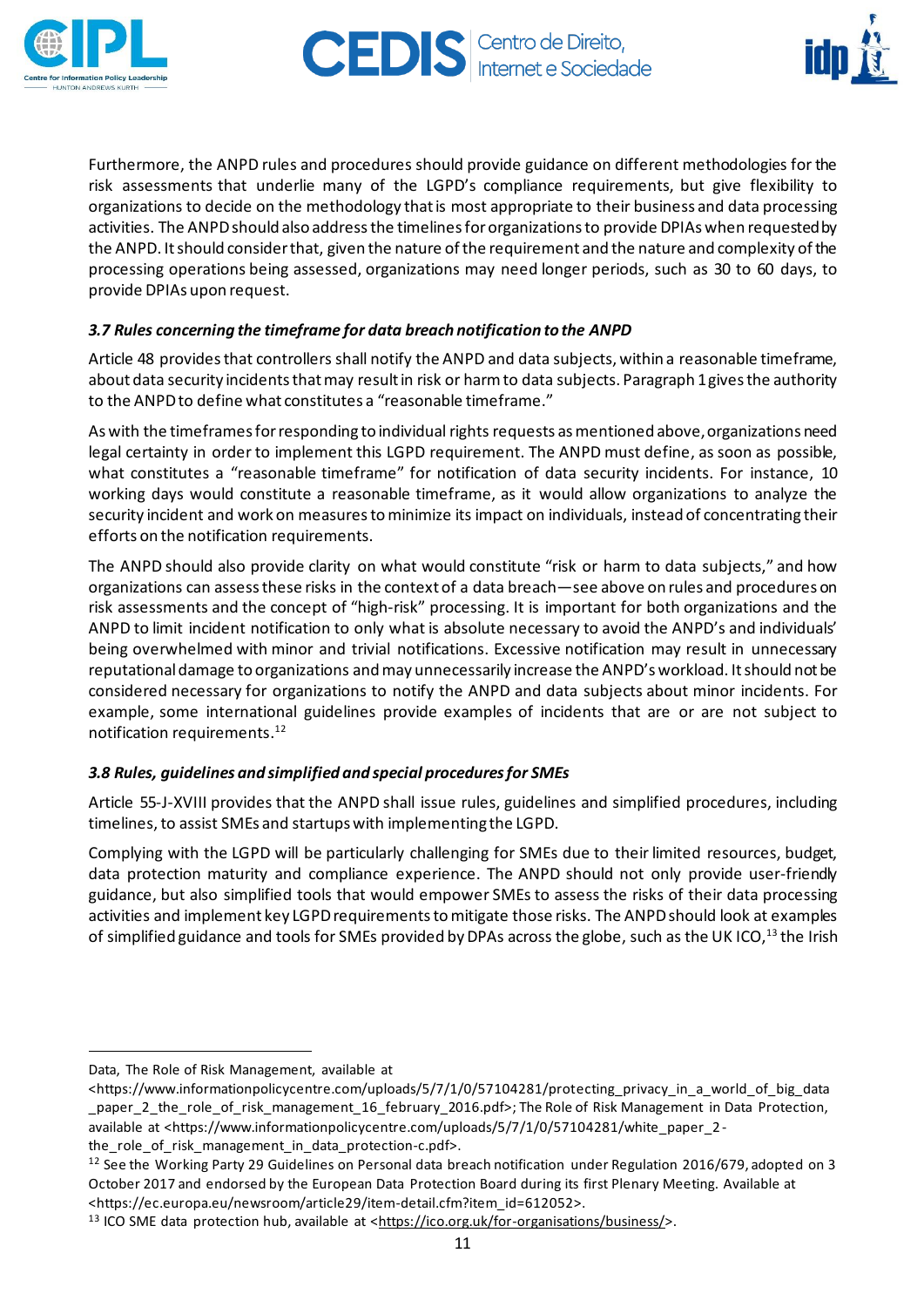



Data Protection Commissioner (Irish DPC)<sup>14</sup> or the Spanish Data Protection Agency,<sup>15</sup> among others. It should also consider setting out specific helplines to answer SMEs' queries and support their compliance.<sup>16</sup>

# *3.9 Rules for legacy (pre-LGPD) databasesto complywith the LGPD*

Article 63 provides that the ANPD will issue rules on how existing databases established prior to the LGPD applicability date can gradually comply with its requirements, taking into account the complexity of the involved data processing and the nature of data.

The LGPD, however, does not definethe term"databases." In theory, allorganizationsthat hold and process personal data use databases in some form and the term could be interpreted to mean any IT systems processing personal data. The ANPD should clarify the intent of this LGPD requirement. It should also clarify underwhat circumstances organizations would fall underit, as well as what LGPD obligations they would be able to gradually comply with underthese circumstances and how.

# <span id="page-11-0"></span>**4. Clarifying LGPD provisions**

Article 55-J, XIII provides to the ANPD a general task to issue guidance and procedures concerning privacy and data protection.

As mentioned before, the ANPD must have primary responsibility for the interpretation of the LGPD. This includes interpreting LGPD provisions that require further clarification in order for organizations to implement them with legal certainty.

Provisions that require clarification include (but are not limited to):

- Which organizations would fall under scope of the LGPD as per Article 3 in complex data processing circumstances, such as whether the law would apply to a controller that is located outside of Brazil solely for the fact that it uses operators who are located in Brazil, even though this controller did not collect personaldatain the Brazilian territory nordid it target orofferservicesto Brazilianindividuals;
- How organizations can "take into account the purposes, good faith and public interest" when processing publicly available personal data, as per Article 7, paragraph 3 of the LGPD, and what consists of "publicly available personaldata";
- Who is responsible for providing information to individuals about data processing activities and underwhat circumstances, as required by Article 9 of the LGPD;
- What consists of "misleading and abusive information about data processing,"which would render consentinvalid underArticle 9, paragraph 1 ofthe LGPD;
- How rules around governance and good practice adopted under Article 50 can lay down the obligations foreach party involved in dataprocessing activities, in particular taking into accountthat the LGPD does not expressly require them to enter data processing agreements or related contractual measures; and
- How organizations should comply with the LGPD provisions concerning the processing of children's personaldata, including providing information to children underArticle 14, paragraph 6 ofthe LGPD; addressing identity verification issues; addressing issues concerning vulnerable childrenwho cannot obtain parental consent but still have a right to benefit from accessing the internet, etc.; and others.

<sup>&</sup>lt;sup>14</sup> Irish DPC Guidance for SMEs, available at [<https://www.dataprotection.ie/en/guidance-landing/guidance-smes>](https://www.dataprotection.ie/en/guidance-landing/guidance-smes). <sup>15</sup> AEPD Tool for SMEs "Facilita RGPD," available at: <https://www.aepd.es/es/guias-y-

herramientas/herramientas/facilita-rgpd>.

<sup>&</sup>lt;sup>16</sup> See, for instance, the ICO helpline available at [<https://ico.org.uk/global/contact-us/advice-service-for-small](https://ico.org.uk/global/contact-us/advice-service-for-small-organisations/)[organisations/>](https://ico.org.uk/global/contact-us/advice-service-for-small-organisations/).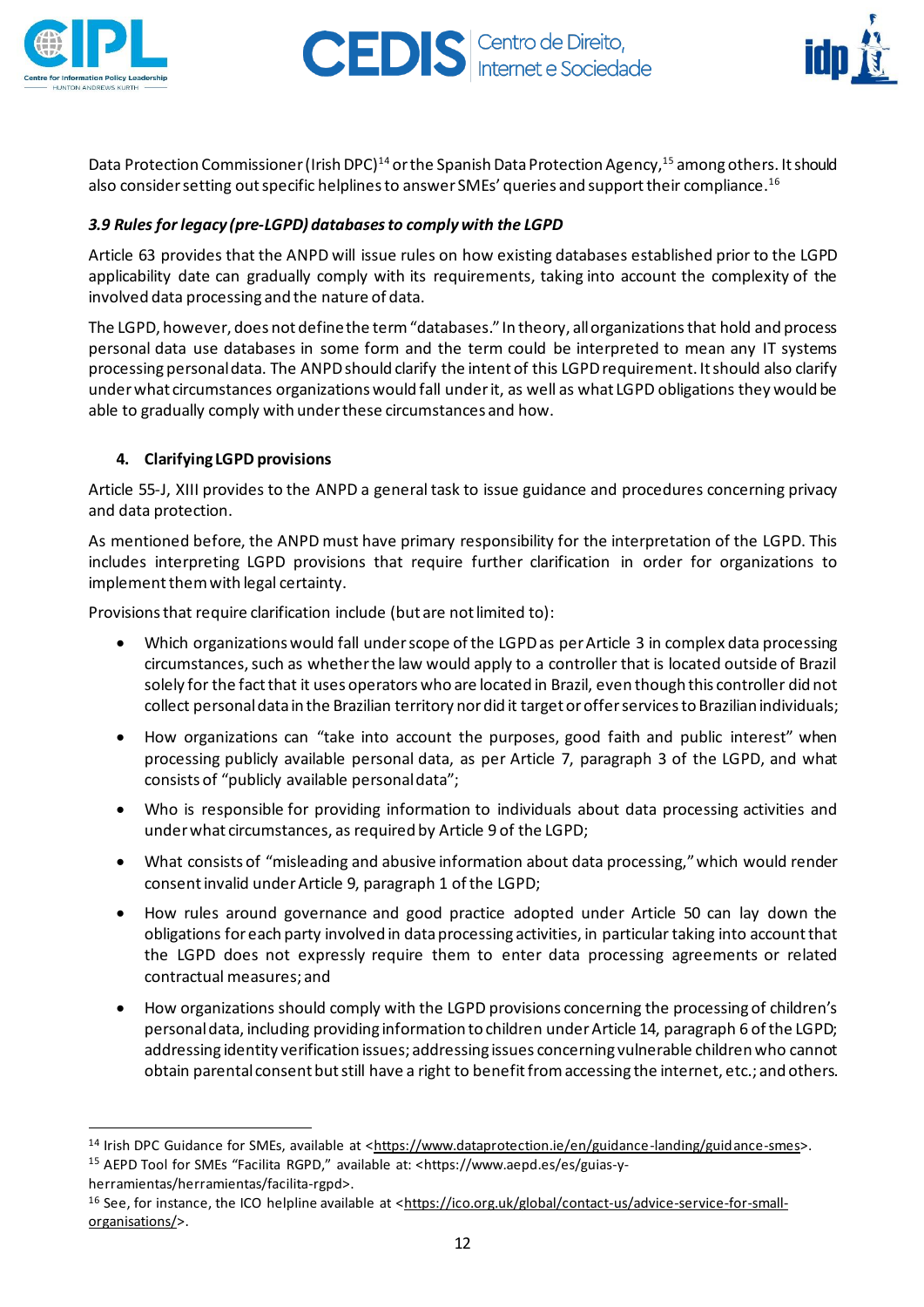



#### <span id="page-12-0"></span>**5. Encouraging the adoption of industry technical standards, and providing technical standards to organizations**

Technical standards are an important and flexible tool to enable implementation of legal requirements in the field of data protection and data security. The ANPDshould encourage more broadly the creation of standards and also the consideration and adoption of already established internationalstandards.

# *5.1 Industry technical standardsfordata subjects'rights*

Articles 51 and 55-J-VIII give the ANPD the duty to "encourage" the adoption of technical standards that facilitate the data subjects' control over their personal data, taking into account the nature of the processing activity as well as the size of controllers and operators.

Even though the LGPD envisions that such technical standards will be developed by industry groups, the LGPD implies a proactive role for the ANPD in facilitating the development of such technical standards. This role requires recognition of, and familiarity with, the complexity of the digital economy, businesses and the nature of their processing activities. The ANPD should also actively engage with industry and other relevant stakeholders on this issue.

# *5.2 Technical and organizationalstandardsfordata security*

Article 46 of the LGPD provides that controllers and operators must implement technical and administrative security measures to protect personal data. Paragraph 1 provides the ANPD with the authority to articulate the minimum technical standards for these security measures, in particular concerning the protection of sensitive personal data.

Organizations, particularly SMEs, need clarity on what is the minimum expected from them in the various scenarios of data processing, so that they can adequately protect personal data, taking into account the risks of their processing activities. In carrying out its duty with respect to data security standards, the ANPD must take into account that appropriate security protection measures will vary depending on the nature of the business and the processing activities involved as well as the types of personal data processed. Itmust also devise standardsthat are flexible, adaptable and future-proof and notlocked into the currentstate ofthe art in data security.

Finally, the ANPD should be also guided by the existing international data security standards, such as the PCI Payment Card Industry standards<sup>17</sup> and the different ISO data security standards, <sup>18</sup> as these are already commonly used globally and will be familiar to many Brazilian companiesthat operate globally.

#### *5.3 Anonymization standards and techniques*

Article 12 of the LGPD provides that anonymized data will not be considered personal data under the LGPD, except when the anonymization process is reversed or capable of being reversed by reasonable means. Therefore, processing of anonymized data falls outside the scope of this law. Paragraph 3 of Article 12 providesthe ANPDwith the authority to issue anonymization standards and techniques, and to verify their security, after consulting the National Data Protection Council.

Strong data anonymization should be encouraged and enabled, as it is key to innovation and the Brazilian digital economy. It allows for not only protective data processing in general, but also organizations to continue processing and extracting value from data in contexts outside of the original purposes for which the data was collected. The ANPD should provide anonymization standards and techniques as soon as possible,

<sup>&</sup>lt;sup>17</sup> PCI Security Standards, available at [<https://www.pcisecuritystandards.org/pci\\_security/>](https://www.pcisecuritystandards.org/pci_security/).

<sup>&</sup>lt;sup>18</sup> See, for example, ISO/IEC 27001, Information Security Management, available at [<https://www.iso.org/isoiec-](https://www.iso.org/isoiec-27001-information-security.html)[27001-information-security.html>](https://www.iso.org/isoiec-27001-information-security.html); and ISO/IEC 27701: 2019, Security techniques – Extension to ISO/IEC 27001 and ISO 27002 for privacy information management – Requirements and guidelines, available at [<https://www.iso.org/standard/71670.html>](https://www.iso.org/standard/71670.html).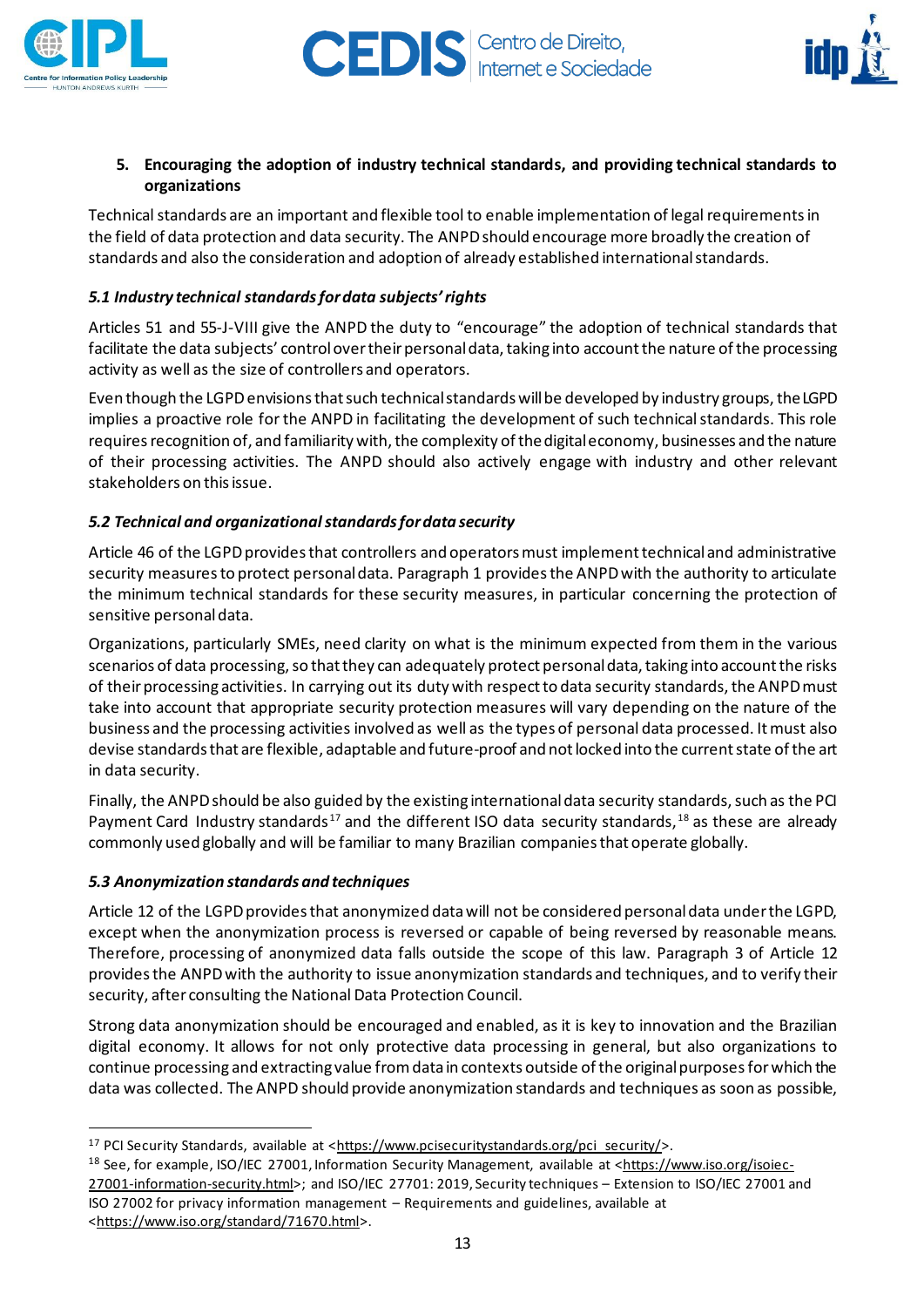



as well as issue guidance on what constitutes "reasonable means" forreversingdata anonymization. Finally, the ANPD should draw inspiration from and encourage convergence with some of the existing anonymization guidance and best practices issued by DPAs and some academic and commercial organizations.<sup>19</sup>

# <span id="page-13-0"></span>**6. Enabling international transfers of personal data**

Article 33-I provides that international transfers of personal data will be allowed to countries or international bodiesthat provide for a levelof data protection that is equivalentto the protection provided by the LGPD. Alternatively, Article 33-II also allows for international data transfers to be carried out when organizations put in place protective mechanisms. These mechanisms include: standard contractual clauses, contractual clauses that are specific to certain data transfers, global corporate rules, seals, certificates and codes of conduct.

The ANPD is responsible for determining when a third country or international body has an adequate level of data protection under Article 34. Similarly, the ANPD is responsible for defining the content of the mechanisms mentioned above under Article 35.

Data transfers are a key componentof data processing activities, in particular for businessesthat operate in a global digital economy—either conducting businesses with global companies or expanding their businesses beyond Brazilian borders. Having appropriate data transfer mechanisms in place is particularly relevant for SMEs, whose growth may often depend on partnering with international businesses.

As drafted,the LGPD could be interpreted to prohibit international transfers until the ANPD publishes a list of adequate countries or defines the content of transfer mechanisms. Therefore, the ANPD should clarify as soon as possible that organizations can still apply the mechanisms of Article 33 of the LGPD to enable international transfers of personal data (e.g., specific contractual clauses), while the ANPD is working on the content of transfer mechanisms and assessing the adequacy of third countries.

Moreover, when defining the content of transfer mechanisms and undertaking adequacy assessments, the ANPD should look at international examples and engage with international bodies who have already gone through this experience (e.g., the European Commission and APEC). In particular, the ANPD should recognize international privacy certification schemes as enablers of international transfers, as they require certified organizations to put in place a series of high-standard data protection measures. Examples of such certification schemesinclude certifications provided by the:

- International Organization for Standardization (ISO);
- APEC-CBPRSystem;
- APEC Privacy Recognition for Processors (PRP);
- EU-US Privacy Shield;
- Binding Corporate Rules(BCR); and
- National Institute of Standards and Technology (NIST).

# <span id="page-13-1"></span>**7. Raising awareness of data protection, and educating individuals and organizations**

One of the tasks of the ANPD under Article 55-J-VI is to raise public awareness of data protection laws and regulations. A related task under Article 55-J-VII is for the ANPD to encourage and undertake studies concerning national and international privacy and data protection activities.

<sup>19</sup> See, for example, the ICO's "Anonymisation: Managing Data Protection Risk Code of Practice," available at <https://ico.org.uk/media/1061/anonymisation-code.pdf>; and the Irish DPC's guidance on "Anonymisation and Pseudonymisation," [<https://www.dataprotection.ie/en/guidance-landing/anonymisation-and-pseudonymisation>](https://www.dataprotection.ie/en/guidance-landing/anonymisation-and-pseudonymisation).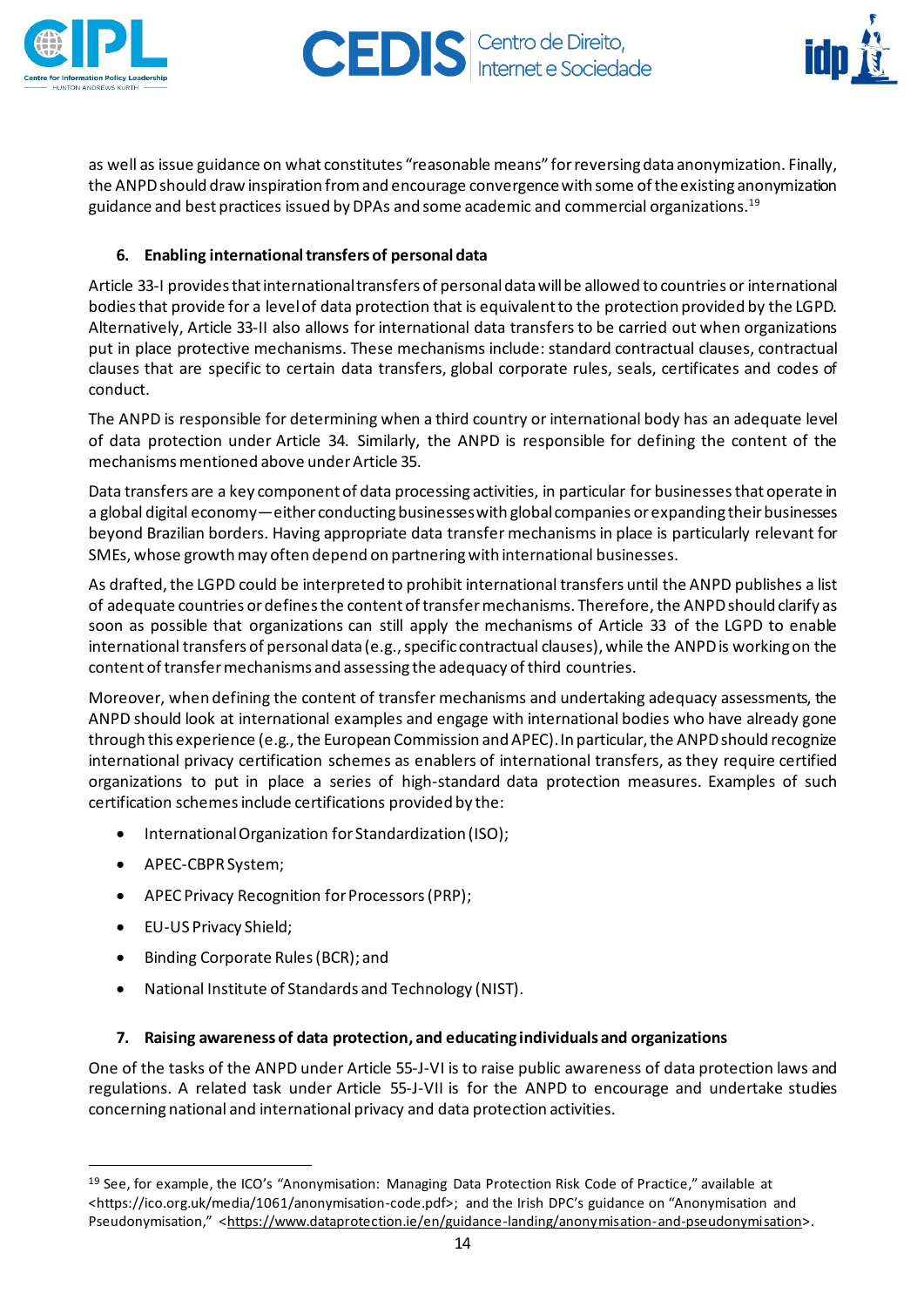



For the LGPD to be an effective law, all stakeholders involved must be made aware of their rights and obligations under this law. Individuals must be educated about their data protection rights and how to exercise them, and organizations must be made aware of their obligations. Raising awareness is thus one of the most important tasks for the ANPD. The ANPD should develop an education, communications and awareness-raising strategy accompanied by a short-term action plan (e.g., two years). To do so, it should identify and engage with key stakeholders who could work as partners for delivering such a plan (e.g., academic institutions, NGOs, privacy experts, media and tech platforms).

# <span id="page-14-0"></span>**8. Developing its procedures for enforcement**

# *8.1 Establishing an administrativeprocedurefor enforcement*

Article 53 requires the ANPD to set out enforcement rules concerning sanctions for LGPD noncompliance, including on how the ANPD will calculate fines. These rules must be subject to public consultation. Article 52, paragraph 4 provides that the ANPD may take into account the annual turnover of organizations when issuing fines.

The ANPD duties relating to clarifying and interpreting the LGPD, issuing guidance concerning its implementation and educating stakeholders are key initial responsibilities for any newly established DPA. This is particularly relevant in the context of a country that does not have a history with a legal framework for data protection. However, no DPA can be effective without appropriate procedures for enforcing the law it has been charged to enforce.

The ANPD should therefore develop and be transparent about its enforcement priorities and procedures, including addressing how it will calculate fines. These should take into account the severity of the noncompliance activity, its risks to individuals and any mitigation measures taken by organizations in the context of their accountability efforts and privacy compliance programs. The ANPD should also take into consideration that, in the short-medium term, organizations are working toward LGPD compliance in an uncertain scenario as many LGPD provisions are still open to further regulation and clarification by the ANPD.

In addition, when enforcing the LGPD, the ANPD must always take into account and follow the principles and criteria of the Brazilian Constitution and in Law No. 9.784 from January 29, 1999. These include, among others, the principles of legality, purpose, motivation, reasonableness, proportionality, morality, right to a full defense and legal certainty.

Finally, transparency is an important principle for the ANPD—not only when setting and communicating these enforcement priorities and procedures, but also when executing its supervisory and enforcement powers. Transparency builds trust among all stakeholders, including with individuals and regulated organizations.

#### *8.2 Implementing mechanismsto receive complaints*

Article 55-J-V requires the ANPD to appraise petitions from data subjects if a controller has not resolved an earlier related complaint. Article 55-J-XXIV also requires the ANPD to implement mechanisms to register complaints from data subjects, and Paragraph 6 of that section notes that complaints may be analyzed and resolved in an aggregated manner.

Handling complaints is one of the key duties of any DPA, and is a key enabler of individuals' redress and control over their personal data. The ANPD is a regulator for organizations, but also for individuals. As such, it must be available to respond to their concerns, queries and complaints.

Therefore, the ANPD must establish procedures to allow it to receive, analyze and respond to individuals' complaints. It should take into account the high numberof Brazilians who classify as data subjects underthe LGPD and who could potentially submit complaints, and explore any technological tools available to streamline this process(e.g., identity verification tools, ticketing systems, etc.). It should be ready to take a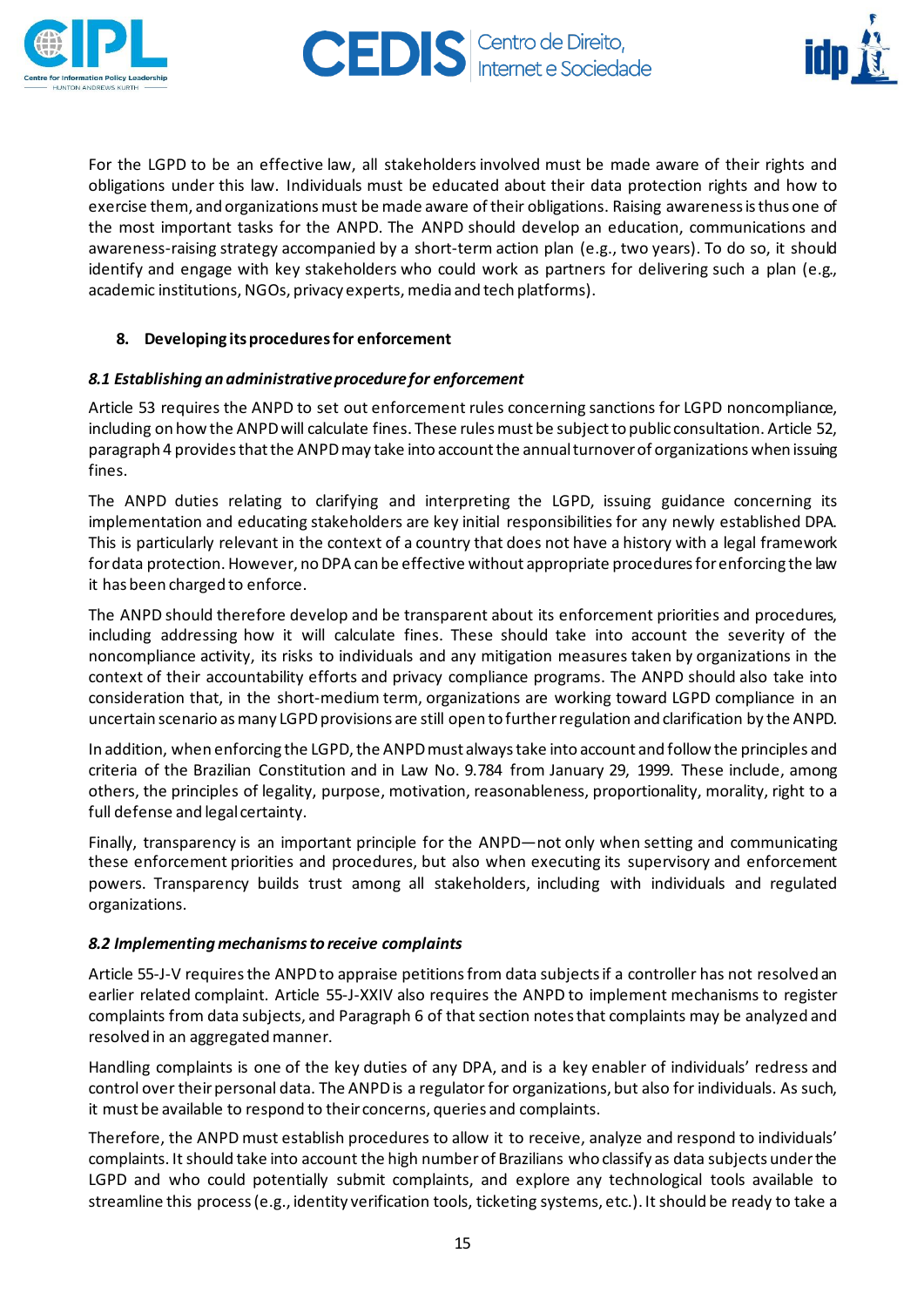



position or adapt its processeswhere there are peaksin complaints, e.g., after a possible large data breach by a tech company that caught media attention). Finally, itshould also consultwith otherBrazilian regulators and learn from their experiences of dealing with the public.

To ensure efficiency and avoid being "paralyzed" by large numbers of complaints, the ANPDshould educate individuals and remind them that they should initially address their complaints to the relevant organizations. It is a duty of accountable organizations to develop a complaint-handling procedure and dealwith any issues individuals may have. Only those complaints that are not initially resolved by an organization should be channeled to the ANPD.

# <span id="page-15-0"></span>**C. COMPOSITION, STAFFINGANDRESOURCINGOF THEANPD**

The ANPDmust be properly resourced (both financially and in terms of headcount) and possessthenecessary technical knowledge and expertise to effectively performits duties and enforce the LGPD. This means having sufficient numbers of lawyers, information security professionals, technologists, economists and other professional staff with relevant technical expertise, taking into account Brazil's characteristics and size.

By comparison, since the implementation of the GDPR, the UK ICO has increased its workforce by 40 percent to 700 employees, and aims to have 825 full-time employees by 2021.<sup>20</sup> The UK's population is 66.5 million, while Brazil's is more than three times as large at 211 million, which gives an indication of just how many employees the ANPD might need to carry out its duties. Similarly, Ireland's Data Protection Commissioner (DPC) increased its staff from roughly 110 at the end of 2018 to 140 at the end of 2019.<sup>21</sup> Twenty-one EU countries in total increased their budgets for their DPAs in 2019, seventeen of which said they would need at least a 30–50 percent increase in budget.<sup>22</sup>

Brazil may not be able to immediately achieve the same level of resourcing and staffing as these jurisdictions, in particular since the LGPD established the ANPD without increasing the overall budget of the office of which it is a part, the Brazilian Presidency. However, a combination of reasonable reallocation of resources, qualified and experienced staff, and strategic prioritization of tasks will nevertheless enable the ANPD to achieve reasonable effectivenesswithin the existing time and budgetary constraints.

#### <span id="page-15-1"></span>**D. FINAL CONSIDERATIONSABOUT EFFECTIVEREGULATION**

Effective regulation depends on effective strategies to make the best possible use of available resources. This includes prioritizing and concentrating on regulatory activities that promise the best outcomesfor individuals and society.

As outlined above, the ANPD should prioritize its activities related to "responsive" regulation, which attempts to foster effective regulatory oversight approaches that are adapted to contemporary societal and economic realities. CIPL's previous research has shown that this type of regulation is more effective than deterrence

<sup>&</sup>lt;sup>20</sup> ICO Annual report 2018-19, available at <https://ico.org.uk/media/about-the-ico/documents/2615262/annualreport-201819.pdf>.

<sup>&</sup>lt;sup>21</sup> DPC 2019 Annual Report, available at <https://www.dataprotection.ie/sites/default/files/uploads/2020-

<sup>02/</sup>DPC%20Annual%20Report%202019.pdf>.

 $22$  First overview on the implementation of the GDPR and the roles and means of the national supervisory authorities, European Data Protection Board, 26 February 2019, page 7. Available at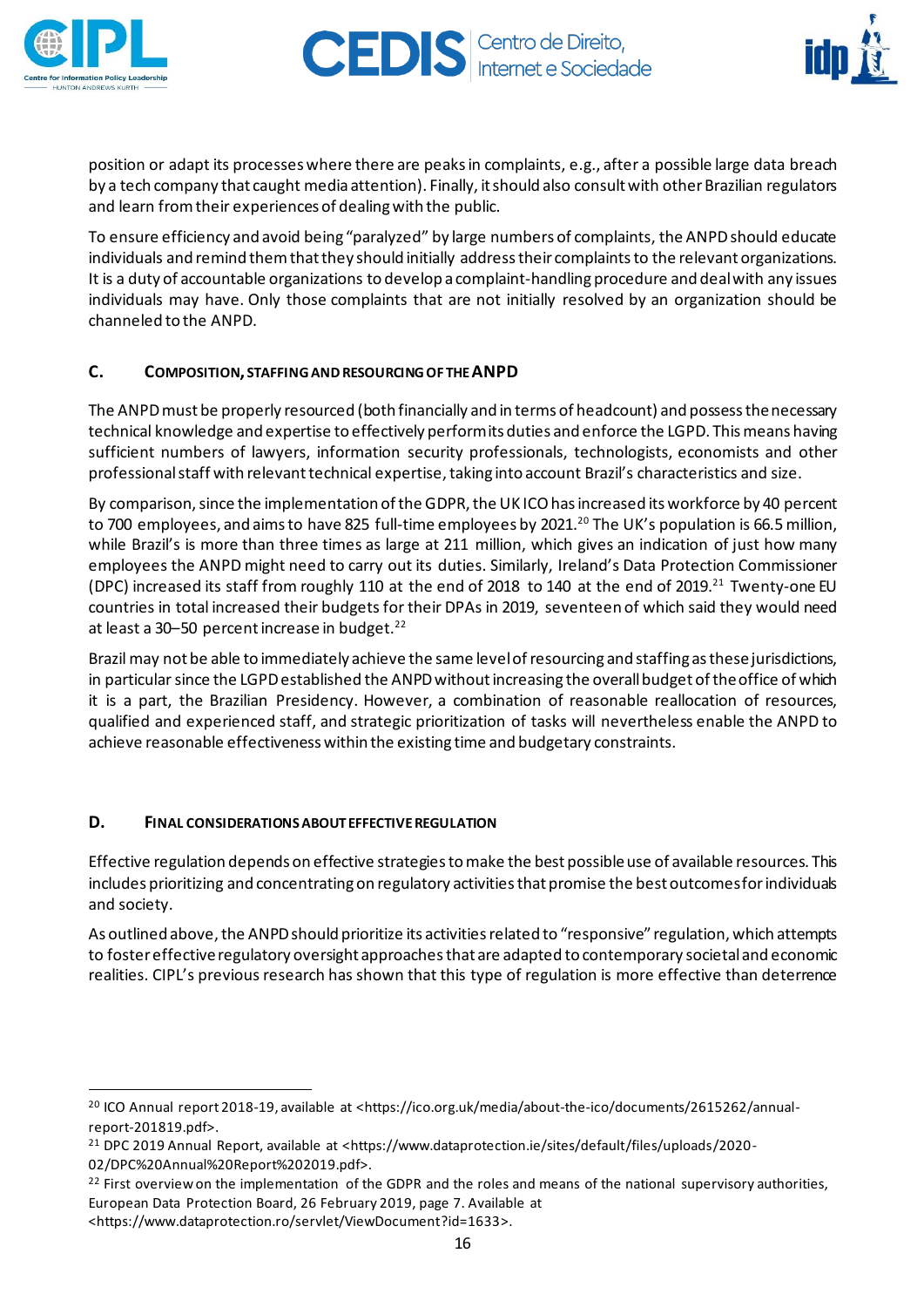



and punishment (which, of course, have an important role to play as well).<sup>23</sup> Responsive regulation also results in the promotion of both effective privacy and the beneficial use of data and innovation.<sup>24</sup>

Responsive regulation is based upon constructive engagement with regulated organizations by providing them information, advice and support. It also means fostering a culture of opendialogue between regulators, regulated organizations and other relevant stakeholders (such as academia and privacy experts) and learning from their experience on processing personal data in a protective and compliant manner. Listening to, and learning from, these stakeholders will equip the ANPD to issue guidance and regulations and to enforce the LGPD in an informed, realistic and effective manner.

In otherwords:

- A regulatory system is most effective where it is consistent and supports behaviors that are widely seen asfair, proportionate and ethical;
- Organizations should be accountable for demonstrating, with evidence, their commitment to behavior that will attract the trust of regulators, as well as their own management and staff, customers, suppliers, investors and other stakeholders;
- Learning is fundamental and is encouraged by open and constructive engagement between regulators and regulated organizations, butis deterred by emphasis on blame and punishment;
- Regulatory systems need to be based on dialogue and mutual cooperation that are explicitly directed at maximizing compliance, prosperity and innovation; and
- Where organizations break the rules, a proportionate response is needed, with the toughest penalties reserved for deliberate, repeated or willful wrongdoing.

# <span id="page-16-0"></span>**III. CONCLUSION**

The importance and urgency of setting up an effective and strong ANPD cannot be overstated. In order for organizationsto implement and comply with the requirements ofthe LGPDeffectively, itis essentialthatthe ANPD be established with no further delay and that it start carrying out its responsibilities soon. Given the resourcing and timing challenges it will face in light of the upcoming LGPD effective date, the ANPD should devise a results-based strategy that prioritizes its immediate and short-term duties, in particular providing guidance to organizations and establishing furtherrules where needed. Itshould also establish a long-term regulatory oversight approach that is consistent with modern regulatory approaches.

If you have any questions about this paper or require additional information, please contact Giovanna Carloni, [gcarloni@huntonAK.com](mailto:gcarloni@huntonAK.com); Matthew Starr, [mstarr@huntonAK.com](mailto:mstarr@huntonAK.com); Markus Heyder, [mheyder@huntonAK.com](mailto:mheyder@huntonAK.com); Laura Schertel Mendes, lsm@lauraschertel.com.br; or Danilo Doneda, danilo@doneda.net.

<sup>&</sup>lt;sup>23</sup> CIPL paper on Regulating for Results: Strategies and Priorities for Leadership and Engagement, available at <https://www.informationpolicycentre.com/uploads/5/7/1/0/57104281/cipl\_final\_draft\_ -\_regulating\_for\_results\_- \_strategies\_and\_priorities\_for\_leadership\_and\_engagement\_2\_.pdf>.

<sup>&</sup>lt;sup>24</sup> CIPL Paper on Incentivizing Accountability: How Data Protection Authorities and Law Makers Can Encourage Accountability, available at

<sup>&</sup>lt;https://www.informationpolicycentre.com/uploads/5/7/1/0/57104281/cipl\_accountability\_paper\_2\_-\_incentivising\_accountability\_-

\_how\_data\_protection\_authorities\_and\_law\_makers\_can\_encourage\_accountability.pdf>.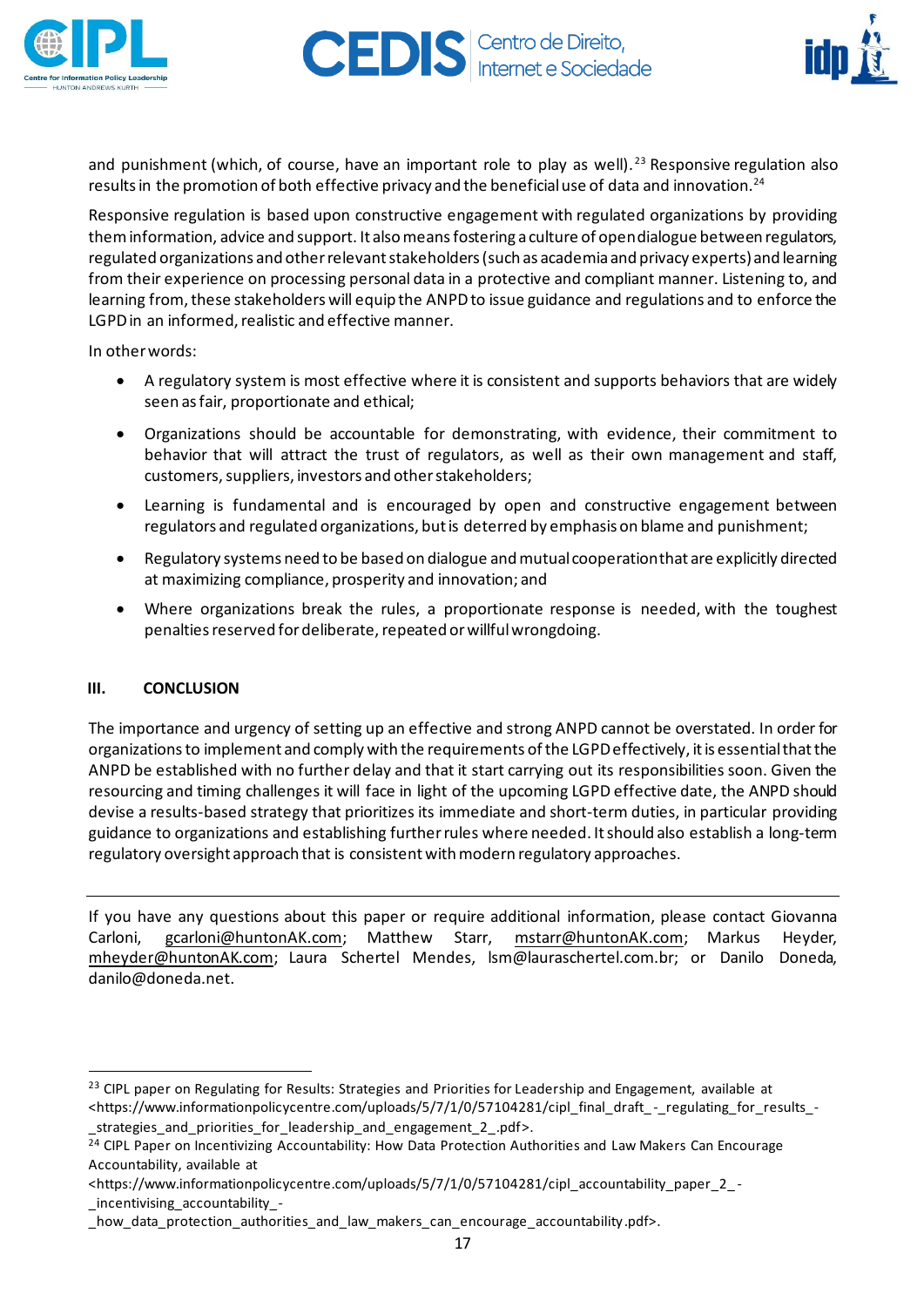



# **Appendix – Mapping of ANPD Tasks under the LGPD**

Note: Unofficial translation of LGPD provisions by CIPL below. These are not literal translations; rather, they incorporate some degree of interpretation.

<span id="page-17-0"></span>

| <b>Article</b>                                                             | Primary duties of the ANPD under Art. 55-J                                                                                                                                                                                                                | Related tasks outlined in other LGPD provisions                                                                                                                                                                                                                                                                                                                                                                                                                                                                                                                                                                                                                                                                                                                                                                                                                                                                                                  |  |  |  |
|----------------------------------------------------------------------------|-----------------------------------------------------------------------------------------------------------------------------------------------------------------------------------------------------------------------------------------------------------|--------------------------------------------------------------------------------------------------------------------------------------------------------------------------------------------------------------------------------------------------------------------------------------------------------------------------------------------------------------------------------------------------------------------------------------------------------------------------------------------------------------------------------------------------------------------------------------------------------------------------------------------------------------------------------------------------------------------------------------------------------------------------------------------------------------------------------------------------------------------------------------------------------------------------------------------------|--|--|--|
| Activities concerning guidelines, recommendation, industry self-regulation |                                                                                                                                                                                                                                                           |                                                                                                                                                                                                                                                                                                                                                                                                                                                                                                                                                                                                                                                                                                                                                                                                                                                                                                                                                  |  |  |  |
| $55 - J, I$                                                                | Ensure the protection of personal data, as provided in legislation                                                                                                                                                                                        |                                                                                                                                                                                                                                                                                                                                                                                                                                                                                                                                                                                                                                                                                                                                                                                                                                                                                                                                                  |  |  |  |
| 55-J, II                                                                   | Ensure commercial and industrial secrecy, as long as there is also compliance with<br>data protection and information security laws, or as long as breach of such secrecy<br>results in noncompliance with the principles listed under Art. 2 of the LGPD |                                                                                                                                                                                                                                                                                                                                                                                                                                                                                                                                                                                                                                                                                                                                                                                                                                                                                                                                                  |  |  |  |
| $55 - J,$<br>VIII                                                          | Encourage the adoption of standards for services and goods that enable data subjects'<br>control over their personal data, taking into account the nature of the processing<br>activity as well as the size of controllers and operators                  | Encourage the adoption of technical standards that facilitate the data<br>subjects' control over their personal data (Art. 51)                                                                                                                                                                                                                                                                                                                                                                                                                                                                                                                                                                                                                                                                                                                                                                                                                   |  |  |  |
| 55-J, X                                                                    | Determine the means by which data processing activities will be informed to the<br>public, with due regards to commercial and industrial secrecy                                                                                                          | Decide on the means by which public entities will make information<br>about their processing activities publicly available (Art. 23, paragraph<br>1)                                                                                                                                                                                                                                                                                                                                                                                                                                                                                                                                                                                                                                                                                                                                                                                             |  |  |  |
| $55 - J,$<br>XIII                                                          | Issue guidance and procedures concerning privacy and data protection, as well as on<br>data protection impact assessments when data processing may result in high risk to<br>the data protection principles outlined in the LGPD                          | Issue technical opinions or recommendations concerning the national<br>security LGPD exception, and require that data protection impact<br>assessments are undertaken in these cases (Art. 4, paragraph 3)<br>Prohibit or set out rules for the sharing of sensitive personal data for<br>$\bullet$<br>economic advantage purposes, upon consultation with the relevant<br>public entities (Art. 11, paragraph 3)<br>Issue technical guidance on anonymization techniques and monitor<br>their effectiveness, upon consultation with the Advisory Council (Art.<br>12, paragraph 3)<br>Set out rules for access to personal data used for research and studies<br>$\bullet$<br>concerning public health (Art. 13, paragraph 3)<br>Set out rules concerning the right to data portability (Art. 18, V) and<br>$\bullet$<br>develop interoperability standards for portability, free access to data,<br>data security and record keeping (Art. 40) |  |  |  |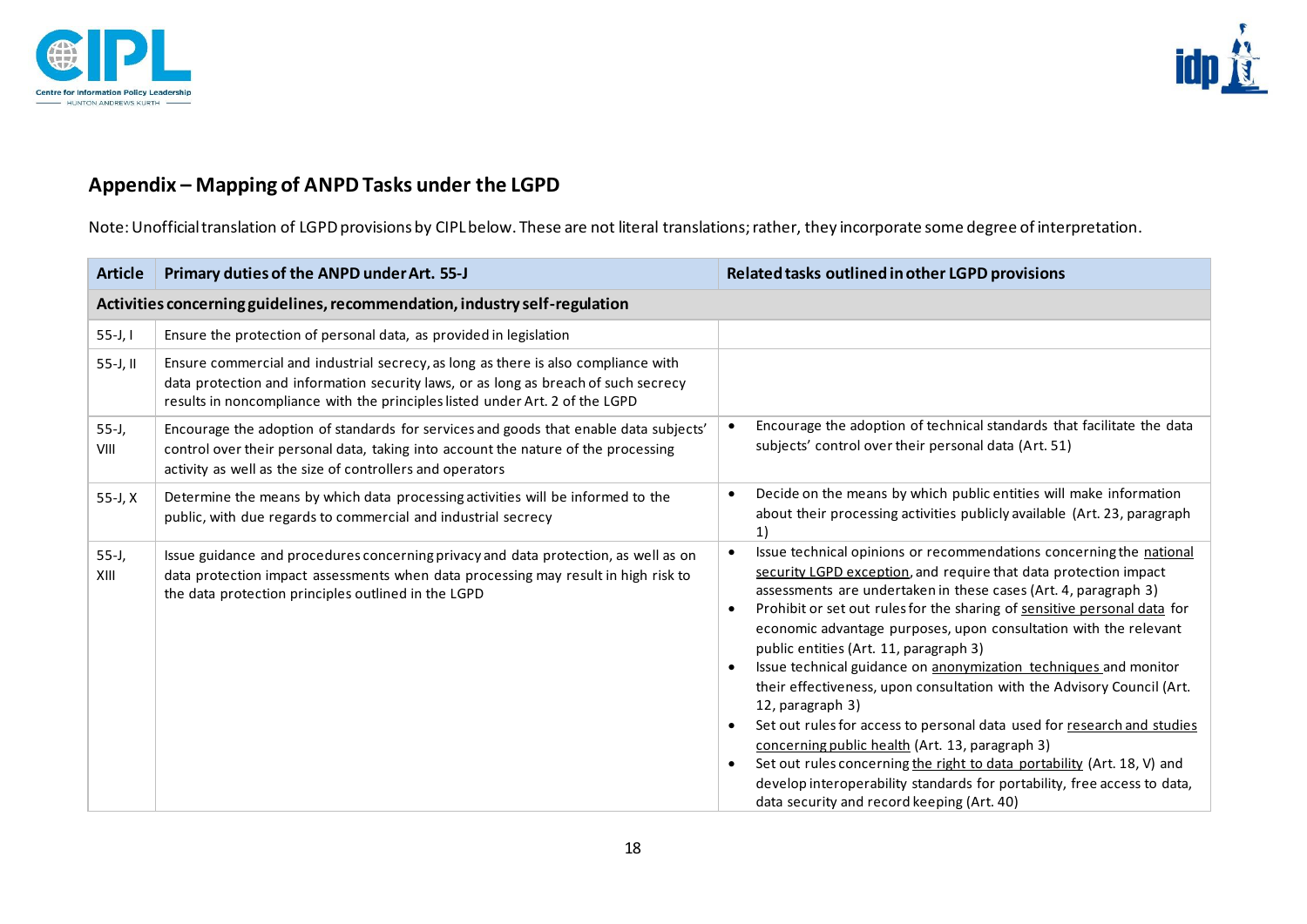



| <b>Article</b>                | Primary duties of the ANPD under Art. 55-J                                                                                                                                                                                           | Related tasks outlined in other LGPD provisions                                                                                                                                                                                                                                                                                                                                                                                                                                                                                                                                                                                                                                                                                                                                                                                                                                                                                                                 |  |  |
|-------------------------------|--------------------------------------------------------------------------------------------------------------------------------------------------------------------------------------------------------------------------------------|-----------------------------------------------------------------------------------------------------------------------------------------------------------------------------------------------------------------------------------------------------------------------------------------------------------------------------------------------------------------------------------------------------------------------------------------------------------------------------------------------------------------------------------------------------------------------------------------------------------------------------------------------------------------------------------------------------------------------------------------------------------------------------------------------------------------------------------------------------------------------------------------------------------------------------------------------------------------|--|--|
|                               |                                                                                                                                                                                                                                      | Set out rules concerning the right of access to personal data processed<br>$\bullet$<br>based on consent (Art. 19, paragraph 3)<br>Decide on new timeframes for specific industry sectors to respond to<br>$\bullet$<br>the right of access (Art. 19, paragraph 4)<br>Set out minimum standards for data security (Art. 46, paragraph 1)<br>$\bullet$<br>Develop complementary rules about the role and tasks of data<br>protection officers (Art. 41, paragraph 3)<br>Set out rules concerning access to personal data processed by the<br>Federal Government in the context of national education (Art. 62)<br>Set out rules concerning LGPD compliance specifically by databases<br>(Art. 63)<br>Set out rules concerning how organizations will inform the ANPD<br>$\bullet$<br>about data sharing from public entities to private organizations (Art.<br>27, sole paragraph)<br>Set out complementary rules concerning data sharing (Art. 30)<br>$\bullet$ |  |  |
| $55 - J,$<br><b>XVIII</b>     | Issue rules, guidance and simplified proceedings for SMEs, start-ups and similar<br>organizations, in particular with regards to deadlines                                                                                           |                                                                                                                                                                                                                                                                                                                                                                                                                                                                                                                                                                                                                                                                                                                                                                                                                                                                                                                                                                 |  |  |
| $55 - J,$<br>XIX              | Ensure that processing of personal data of elderly people is carried out in a form that<br>is simple, clear, accessible and adequate to their understanding, in accordance with<br>the LGPD and the Brazilian Statute of the Elderly |                                                                                                                                                                                                                                                                                                                                                                                                                                                                                                                                                                                                                                                                                                                                                                                                                                                                                                                                                                 |  |  |
| 55-J, XX                      | Resolve, at the administrative level, any issues concerning interpretation and missing<br>elements of the LGPD as well as its scope                                                                                                  |                                                                                                                                                                                                                                                                                                                                                                                                                                                                                                                                                                                                                                                                                                                                                                                                                                                                                                                                                                 |  |  |
| <b>Strategic activities</b>   |                                                                                                                                                                                                                                      |                                                                                                                                                                                                                                                                                                                                                                                                                                                                                                                                                                                                                                                                                                                                                                                                                                                                                                                                                                 |  |  |
| 55-J, III                     | Issue guidelines for the National Policy for Privacy and Data Protection                                                                                                                                                             |                                                                                                                                                                                                                                                                                                                                                                                                                                                                                                                                                                                                                                                                                                                                                                                                                                                                                                                                                                 |  |  |
| <b>Enforcement activities</b> |                                                                                                                                                                                                                                      |                                                                                                                                                                                                                                                                                                                                                                                                                                                                                                                                                                                                                                                                                                                                                                                                                                                                                                                                                                 |  |  |
| 55-J, IV                      | Monitor data processing activities and issue sanctions in case of noncompliance with<br>the LGPD, through an administrative procedure that ensures offenders are able to<br>fully defend themselves and appeal decisions             | Require controllers to present data protection impact assessments<br>$\bullet$<br>when data processing is based on legitimate interests (Art. 10,<br>paragraph 3)<br>Require controllers and operators to stop processing personal data in<br>$\bullet$<br>cases of noncompliance with the LGPD (Art. 15, IV)                                                                                                                                                                                                                                                                                                                                                                                                                                                                                                                                                                                                                                                   |  |  |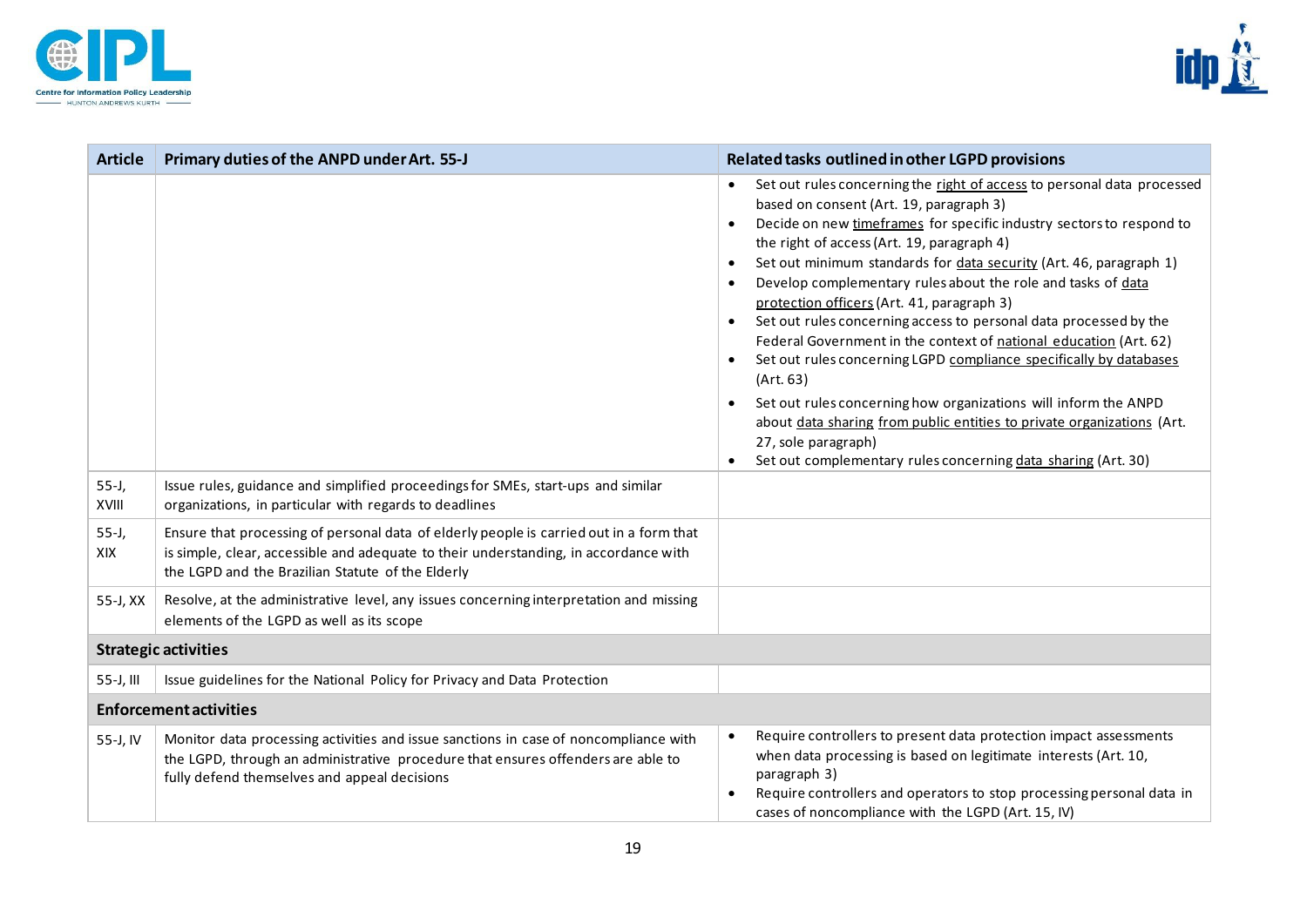



| <b>Article</b>                | Primary duties of the ANPD under Art. 55-J                                                                                                                                                                                                                                                                                | Related tasks outlined in other LGPD provisions                                                                                                                                                                                                                                                                                                                                                                                                                                                                                                                                                                                                                                                                                                                                    |  |  |
|-------------------------------|---------------------------------------------------------------------------------------------------------------------------------------------------------------------------------------------------------------------------------------------------------------------------------------------------------------------------|------------------------------------------------------------------------------------------------------------------------------------------------------------------------------------------------------------------------------------------------------------------------------------------------------------------------------------------------------------------------------------------------------------------------------------------------------------------------------------------------------------------------------------------------------------------------------------------------------------------------------------------------------------------------------------------------------------------------------------------------------------------------------------|--|--|
|                               |                                                                                                                                                                                                                                                                                                                           | Receive and manage information about contracts and other<br>$\bullet$<br>agreements concerning transfers of personal data from public to<br>private entities (Art. 26, paragraph 2; and Art. 27)<br>Manage notifications of data security incidents (Art. 48)<br>Require controllers to evidence the effectiveness of their privacy<br>compliance programs (Art. 50, paragraph 2, II)<br>Require controllers to undertake data protection impact assessments<br>(Art. 38)<br>Assess data security incidents notified to the ANPD, and determine<br>mitigation measures to be adopted by controllers (Art. 48, paragraph<br>2)<br>Establish an administrative procedure for enforcement, including on<br>$\bullet$<br>how to calculate fines (Art. 52, paragraphs 1 and 4, Art. 53) |  |  |
| 55-J, V                       | Receive pleadings from data subjects against controllers, where data subjects<br>evidence that their complaint has not been resolved within the timeframe set out by<br>regulation                                                                                                                                        |                                                                                                                                                                                                                                                                                                                                                                                                                                                                                                                                                                                                                                                                                                                                                                                    |  |  |
| 55-J, XI                      | Request at any time, from public entities that process personal data, that they provide<br>a specific report outlining the scope and details of their processing activities, as well as<br>the nature of personal data processed; and issue complementary technical guidance<br>to support their compliance with the LGPD | Request information from public entities about their processing<br>activities, and issue technical recommendations (Art. 29)<br>Determine mitigation activities in cases where public bodies are not<br>complying with the LGPD (Art. 31)<br>Require public bodies to make their data protection impact<br>$\bullet$<br>assessments available to the public, and propose the adoption<br>standards and good practice concerning data processing by public<br>entities (Art. 32)                                                                                                                                                                                                                                                                                                    |  |  |
| $55 - J,$<br>XVI              | Carry out audits on data processing activities of controllers and operators, including<br>public entities, or request that such audits are undertaken                                                                                                                                                                     | Audit controllers who deny providing information about automated<br>decisions data due to commercial secrecy (Art. 20, paragraph 2)                                                                                                                                                                                                                                                                                                                                                                                                                                                                                                                                                                                                                                                |  |  |
| $55 - J,$<br>XVII             | At any time, settle agreements with controllers and operators in order to resolve<br>irregularities or legal uncertainties in administrative proceedings, in accordance with<br>Legal Decree 4.657/1942                                                                                                                   |                                                                                                                                                                                                                                                                                                                                                                                                                                                                                                                                                                                                                                                                                                                                                                                    |  |  |
| <b>Educational activities</b> |                                                                                                                                                                                                                                                                                                                           |                                                                                                                                                                                                                                                                                                                                                                                                                                                                                                                                                                                                                                                                                                                                                                                    |  |  |
| 55-J, VI                      | Raise awareness of data protection laws and regulations to society                                                                                                                                                                                                                                                        |                                                                                                                                                                                                                                                                                                                                                                                                                                                                                                                                                                                                                                                                                                                                                                                    |  |  |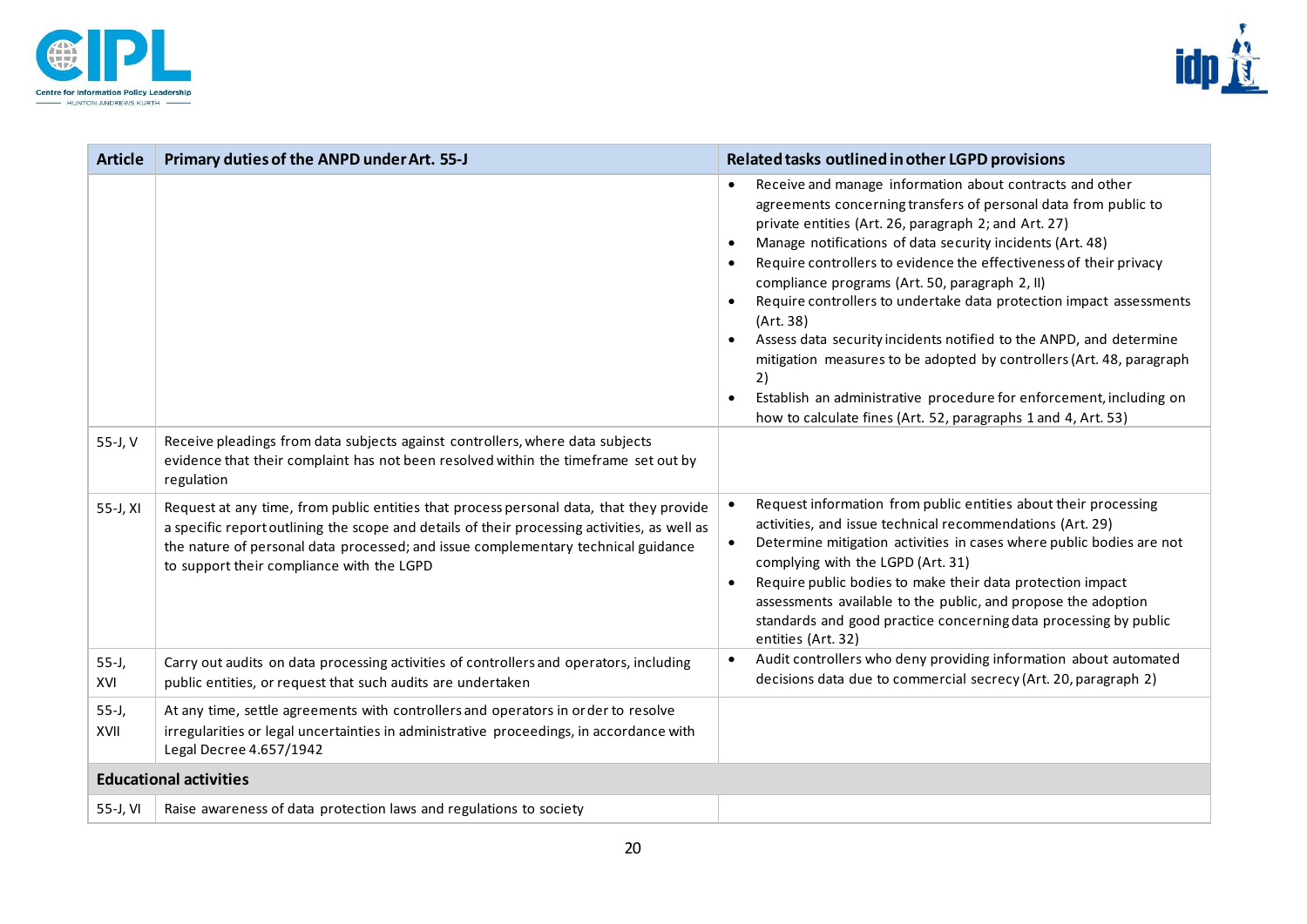



| <b>Article</b>                                                                 | Primary duties of the ANPD under Art. 55-J                                                                                                                 | Related tasks outlined in other LGPD provisions                                                                                                              |  |  |
|--------------------------------------------------------------------------------|------------------------------------------------------------------------------------------------------------------------------------------------------------|--------------------------------------------------------------------------------------------------------------------------------------------------------------|--|--|
| 55-J, VII                                                                      | Encourage and undertake studies concerning national and international privacy and<br>data protection activities                                            |                                                                                                                                                              |  |  |
| Activities relating to national and international coordination and cooperation |                                                                                                                                                            |                                                                                                                                                              |  |  |
| 55-J, IX                                                                       | Promote cooperation initiatives with data protection authorities of other countries, of<br>international or transnational nature                           |                                                                                                                                                              |  |  |
| $55 - J,$<br><b>XIV</b>                                                        | Engage with controllers and operators as well as with society in relevant matters, and<br>be accountable in what concerns the ANPD activities and planning | Undertake public consultations on any regulations and standards<br>developed (Art. 55-J, paragraph 2)                                                        |  |  |
| $55 - J,$<br>XXI                                                               | Report any criminal offenses to the competent authorities                                                                                                  |                                                                                                                                                              |  |  |
| $55 - J,$<br>XXII                                                              | Report noncompliance with the LGPD by public entities to the competent authorities<br>within the public administration                                     |                                                                                                                                                              |  |  |
| $55 - J,$<br><b>XXIII</b>                                                      | Coordinate activities with other relevant regulators, where these activities fall under<br>their scope and competence                                      | Coordinate activities with other regulators, including through<br>maintaining a permanent communications forum with them (Art. 55-J,<br>paragraphs 3 and 4). |  |  |
| <b>Administrative activities</b>                                               |                                                                                                                                                            |                                                                                                                                                              |  |  |
| 55-J, XII                                                                      | Draft annual reports about the ANPD activities                                                                                                             |                                                                                                                                                              |  |  |
| $55 - J,$<br><b>XXIV</b>                                                       | Adopt simplified mechanisms, including by electronic means, to receive complaints<br>concerning noncompliance with the LGPD                                |                                                                                                                                                              |  |  |
| 55-J, XV                                                                       | Manage its budget and include the breakdown of its revenues and expenses on the<br>ANPD annual report                                                      |                                                                                                                                                              |  |  |

#### **Additional ANPD Activities relating to international transfers of personal data**

- Authorize international transfers of personal data submitted to the ANPD approval (Art. 33, V and Art. 35, paragraph 2)
- Assess the adequacy level of third countries and international bodies (Art. 33, I and Art. 34), including when required by public bodies or controllers (Art. 33, sole paragraph).